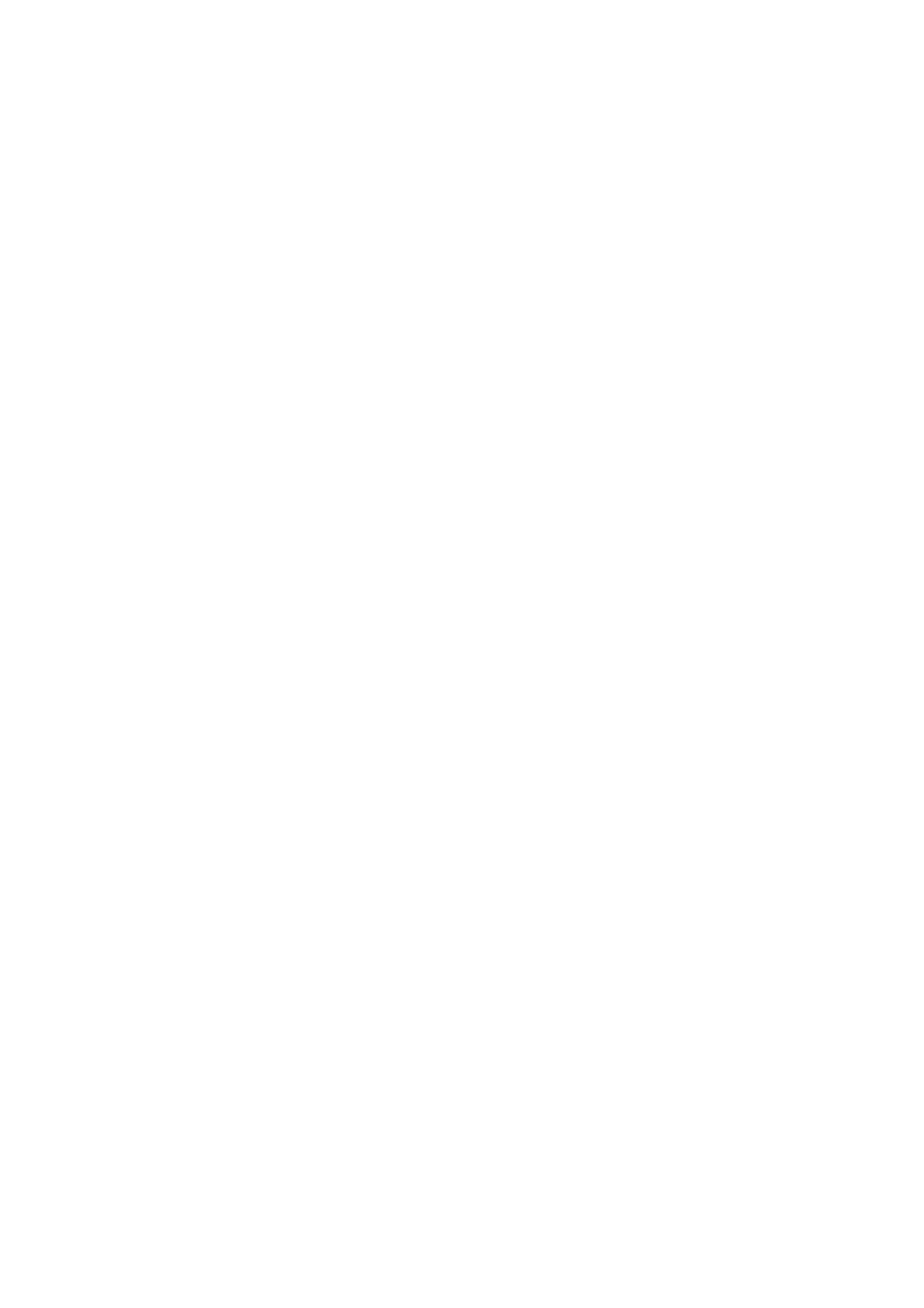# **INCLUSIVE EARLY CHILDHOOD EDUCATION ENVIRONMENT SELF-REFLECTION TOOL**

**European Agency for Special Needs and Inclusive Education**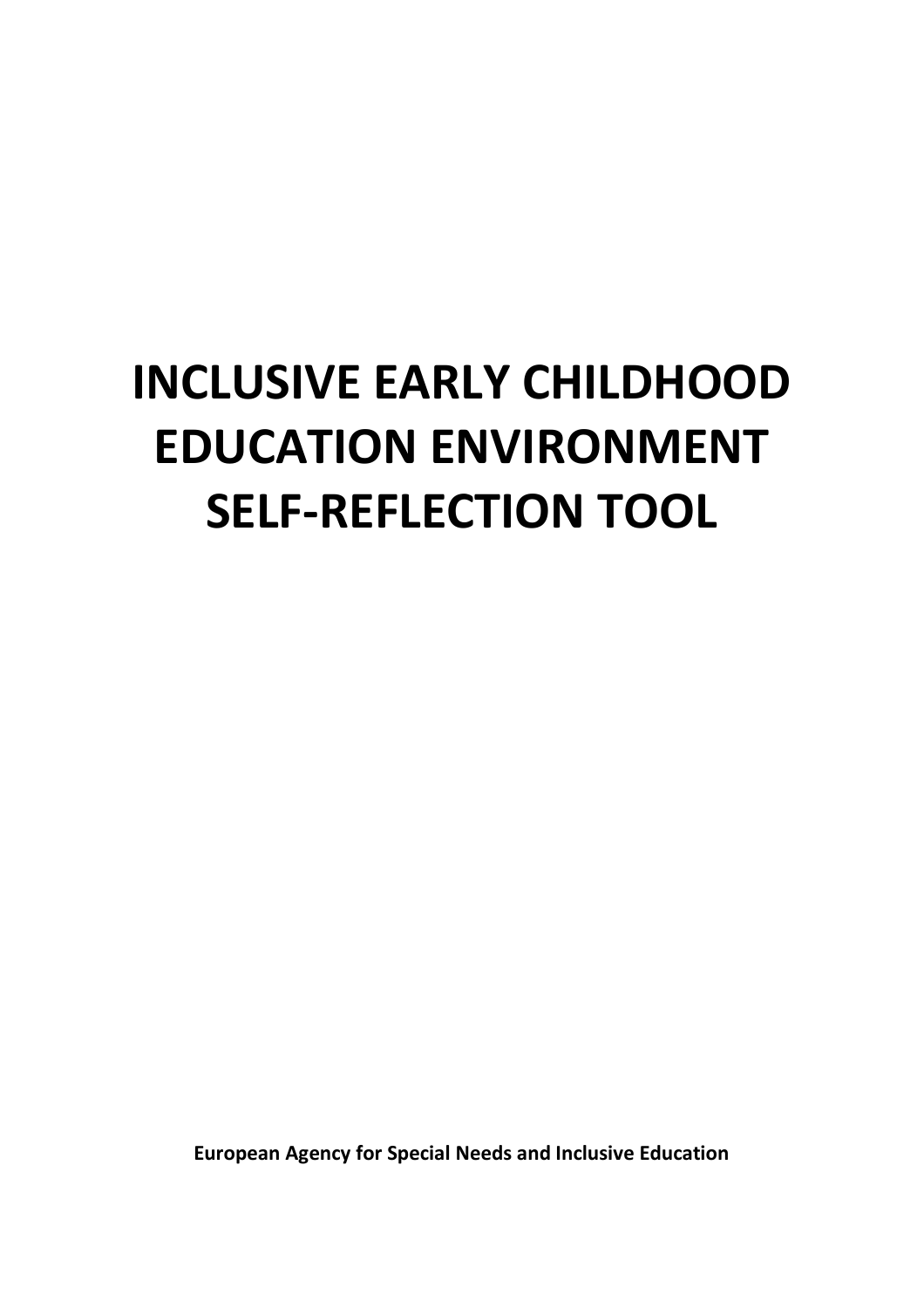

The European Agency for Special Needs and Inclusive Education (the Agency) is an independent and self-governing organisation. The Agency is co-funded by the ministries of education in its member countries and by the European Commission, and supported by the European Parliament.



The European Commission support for the production of this publication does not constitute an endorsement of the contents which reflects the views only of the authors, and the Commission cannot be held responsible for any use which may be made of the information contained therein.

The views expressed by any individual in this document do not necessarily represent the official views of the Agency, its member countries or the Commission.

Editors: Eva Björck-Åkesson, Mary Kyriazopoulou, Climent Giné and Paul Bartolo

Extracts from the document are permitted provided that a clear reference to the source is given. Please refer to the Creative Commons license referenced below for more information on copyright issues. This document should be referenced as follows: European Agency for Special Needs and Inclusive Education, 2017. *Inclusive Early Childhood Education Environment Self-Reflection Tool*. (E. Björck-Åkesson, M. Kyriazopoulou, C. Giné and P. Bartolo, eds.). Odense, Denmark

With a view to greater accessibility, this document is available in accessible electronic format on the Agency's website: [www.european-agency.org](http://www.european-agency.org/)

ISBN: 978-87-7110-631-2 (Electronic) ISBN: 978-87-7110-632-9 (Printed)



This work is licensed under the Creative Commons Attribution-NonCommercial-ShareAlike 4.0 International License. To view a copy of this license, visit http://creativecommons.org/licenses/by-nc-sa/4.0/

#### © **European Agency for Special Needs and Inclusive Education 2017**

Secretariat Østre Stationsvej 33 DK-5000 Odense C Denmark Tel: +45 64 41 00 20 [secretariat@european-agency.org](mailto:secretariat@european-agency.org)

Brussels Office Rue Montoyer, 21 BE-1000 Brussels Belgium Tel: +32 2 213 62 80 [brussels.office@european-agency.org](mailto:brussels.office@european-agency.org)

**[www.european-agency.org](http://www.european-agency.org/)**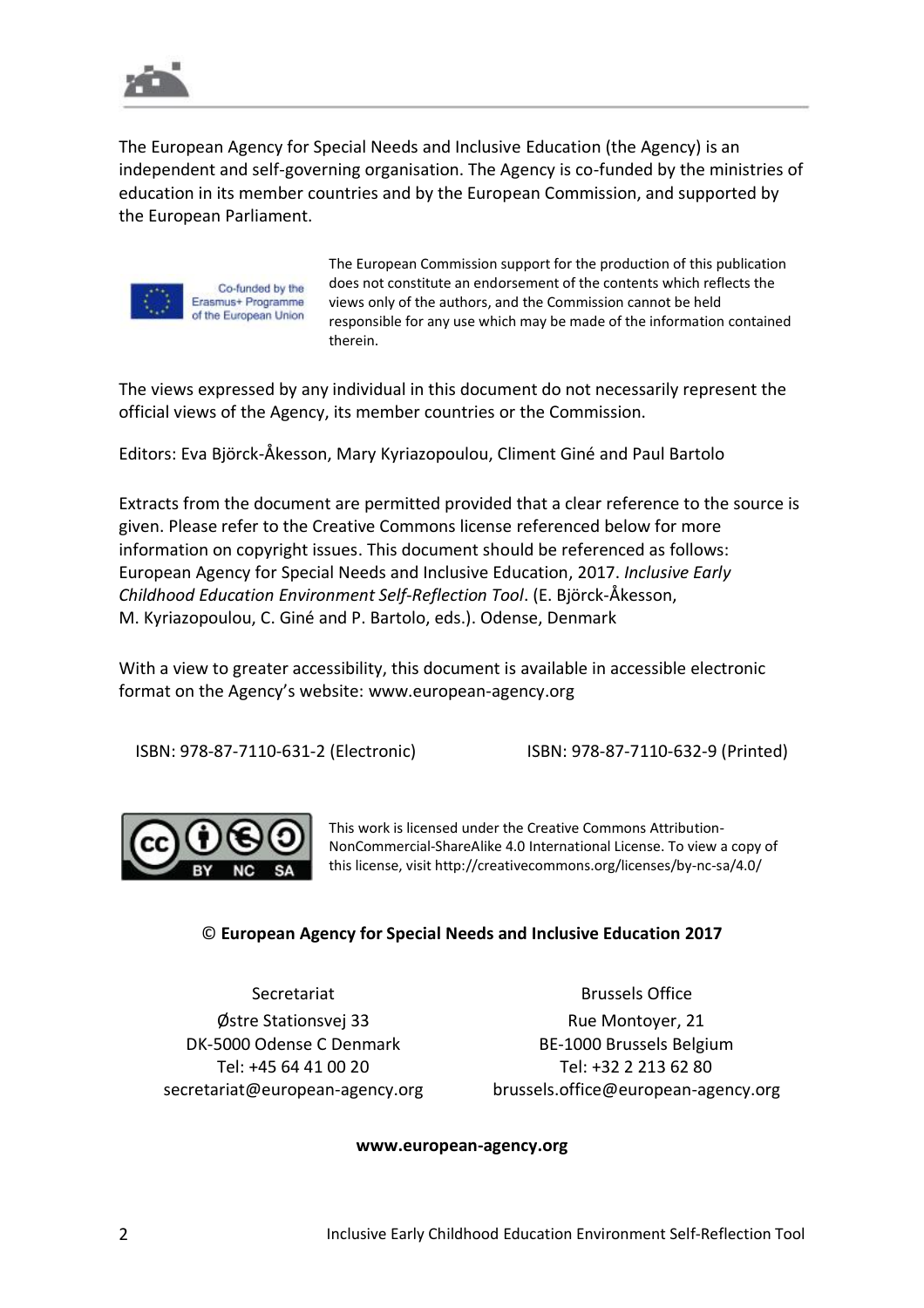

## **CONTENTS**

|                                                                                                                |                                                                                  | 5  |
|----------------------------------------------------------------------------------------------------------------|----------------------------------------------------------------------------------|----|
|                                                                                                                |                                                                                  | 6  |
|                                                                                                                |                                                                                  |    |
|                                                                                                                | HOW TO USE THE QUESTIONS FOR SELF-REFLECTION __________________________________9 |    |
|                                                                                                                |                                                                                  | 10 |
|                                                                                                                |                                                                                  | 11 |
| 2.                                                                                                             |                                                                                  | 13 |
| 3.                                                                                                             |                                                                                  | 15 |
|                                                                                                                |                                                                                  | 17 |
| 5.                                                                                                             |                                                                                  | 19 |
| 6.                                                                                                             |                                                                                  | 21 |
|                                                                                                                | 7. Inclusive teaching and learning environment _________________________________ | 23 |
| 8. Family-friendly environment entitled and the control of the state of the state of the state of the state of |                                                                                  | 25 |
|                                                                                                                |                                                                                  |    |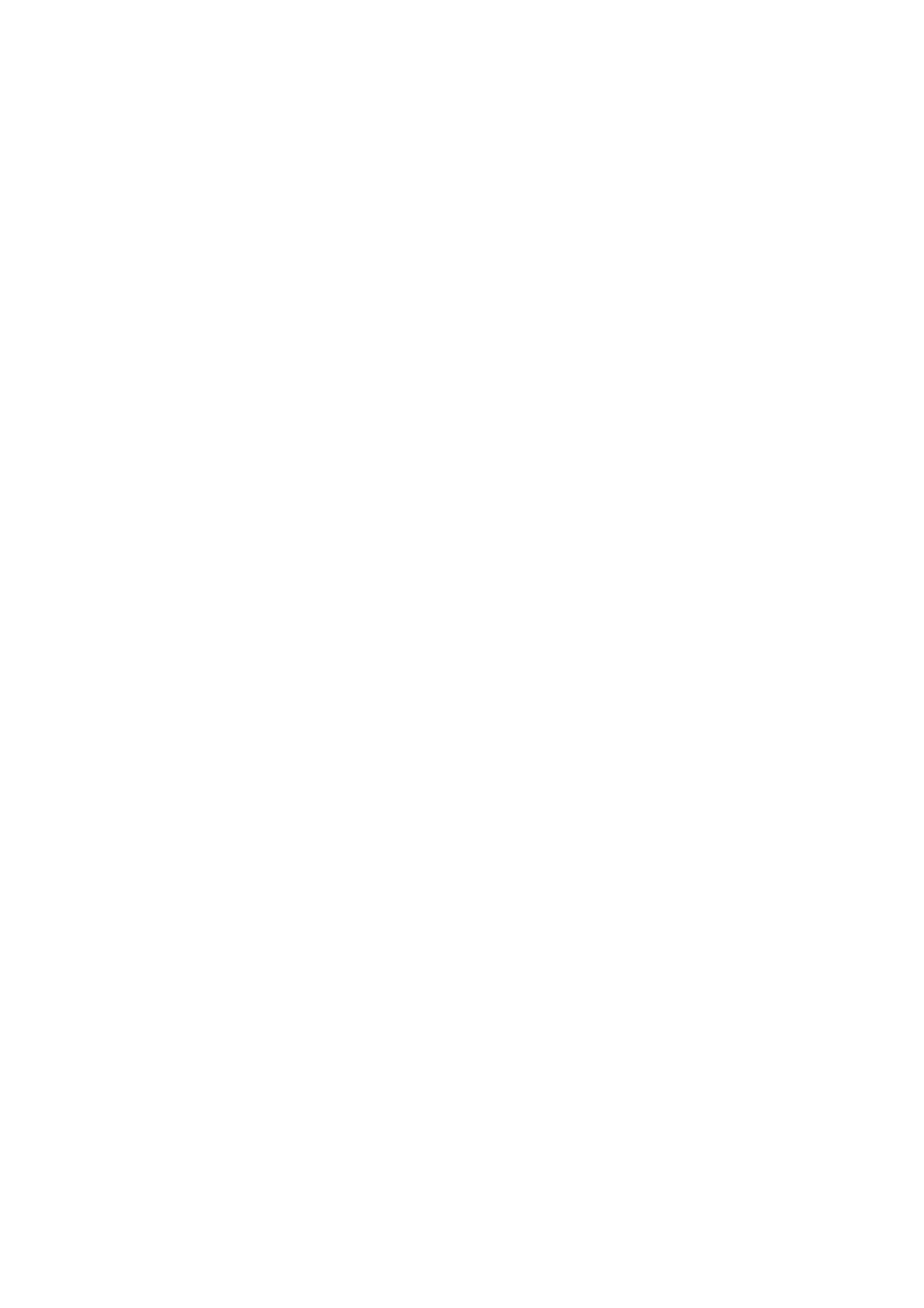

## **INTRODUCTION**

This Self-Reflection Tool was developed as part of the Inclusive Early Childhood Education (IECE) project, conducted by the European Agency for Special Needs and Inclusive Education from 2015 to 2017 [\(www.european-agency.org/agency-projects/inclusive-early](https://www.european-agency.org/agency-projects/inclusive-early-childhood-education)[childhood-education\)](https://www.european-agency.org/agency-projects/inclusive-early-childhood-education). The project's overall goal was to identify, analyse and subsequently promote the main characteristics of quality IECE for all children. To that end, a need was detected for a tool that all professionals and staff could use to reflect on their setting's inclusiveness, focusing on the social, learning and physical environment. This tool is intended to help improve settings' inclusiveness.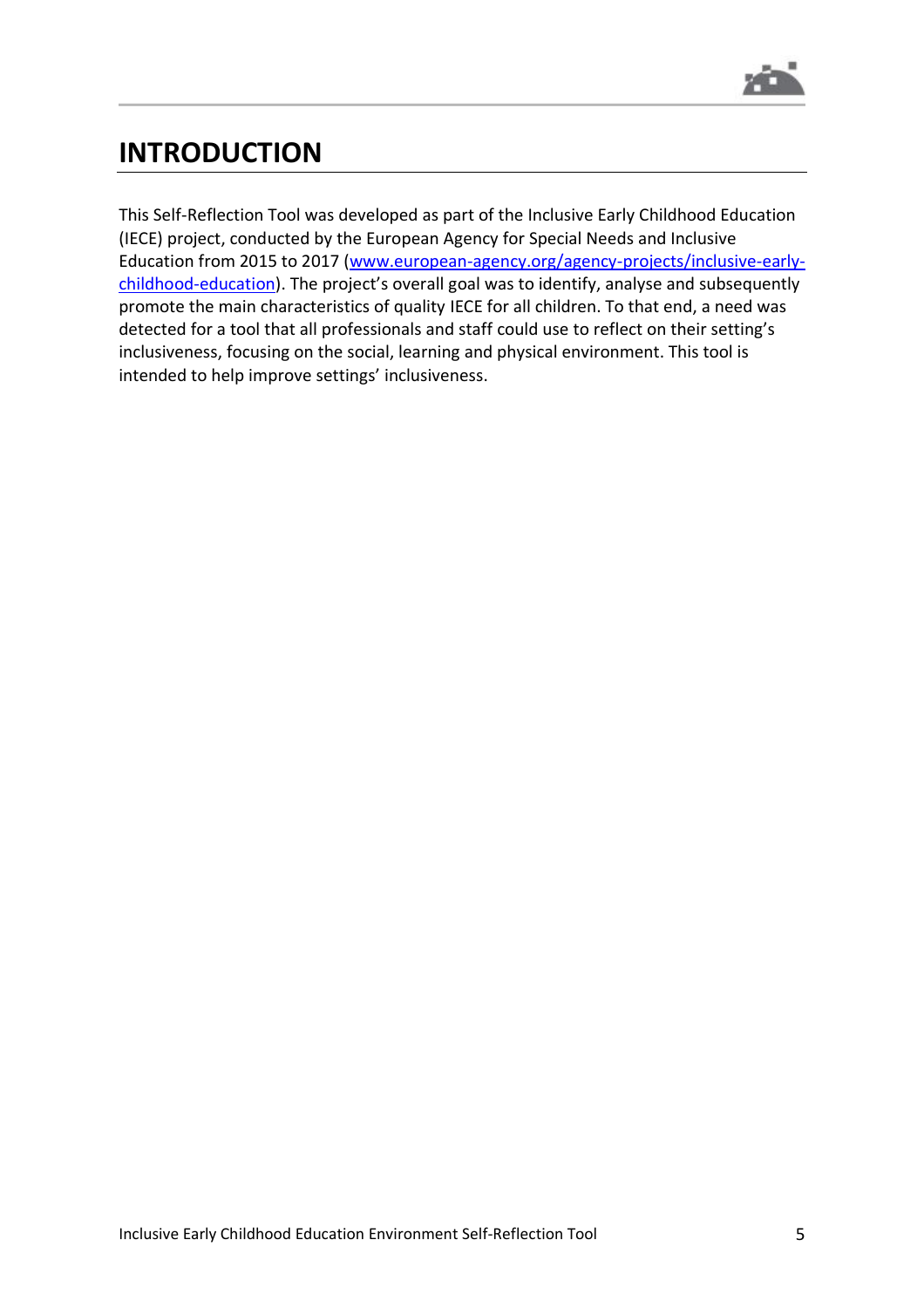

## **INCLUSION, PARTICIPATION AND ENGAGEMENT**

Through participation in early childhood education, all children learn and develop as they experience stimulating and challenging opportunities in the social, learning and physical environment. This Self-Reflection Tool focuses on increasing IECE environments' capacity to enable all children's **participation**. Here, 'participation' means **attending** and **being actively engaged** in activities and interaction.

'Engagement' means being actively involved in the setting's<sup>1</sup> everyday activities, and is the core of inclusion. It is closely related to learning and to the interaction between the child and the social and physical environment. Examples of engagement are when:

- children play together with a common focus and take turns;
- the peer group is actively focused on singing with the teacher;
- a child is absorbed in looking at a picture book;
- children are immersed in play.

An example of environmental characteristics that promote engagement is providing space that is free of physical barriers for interaction, i.e. that furniture and equipment are suitable for all children. These factors apply to all children.

A characteristic of an IECE environment is that universal measures are taken to provide inbuilt support whenever needed. This allows all children to participate actively with their peers in the setting's regular activities.

This Self-Reflection Tool aims to improve settings' inclusiveness. It is based on an ecosystem perspective, in which the child's experiences are seen as a function of proximal processes in the environment. Within this perspective, professionals and staff significantly influence a child's engagement, learning and development. At the same time, peers in the setting, parents and family are part of the ecosystem around the child. They, as well as the physical environment, influence each child's engagement, development and learning.

 $\overline{a}$ 

<sup>&</sup>lt;sup>1</sup> 'Setting' refers to facilities for the education of children from three years old to the start of primary education in the different European countries.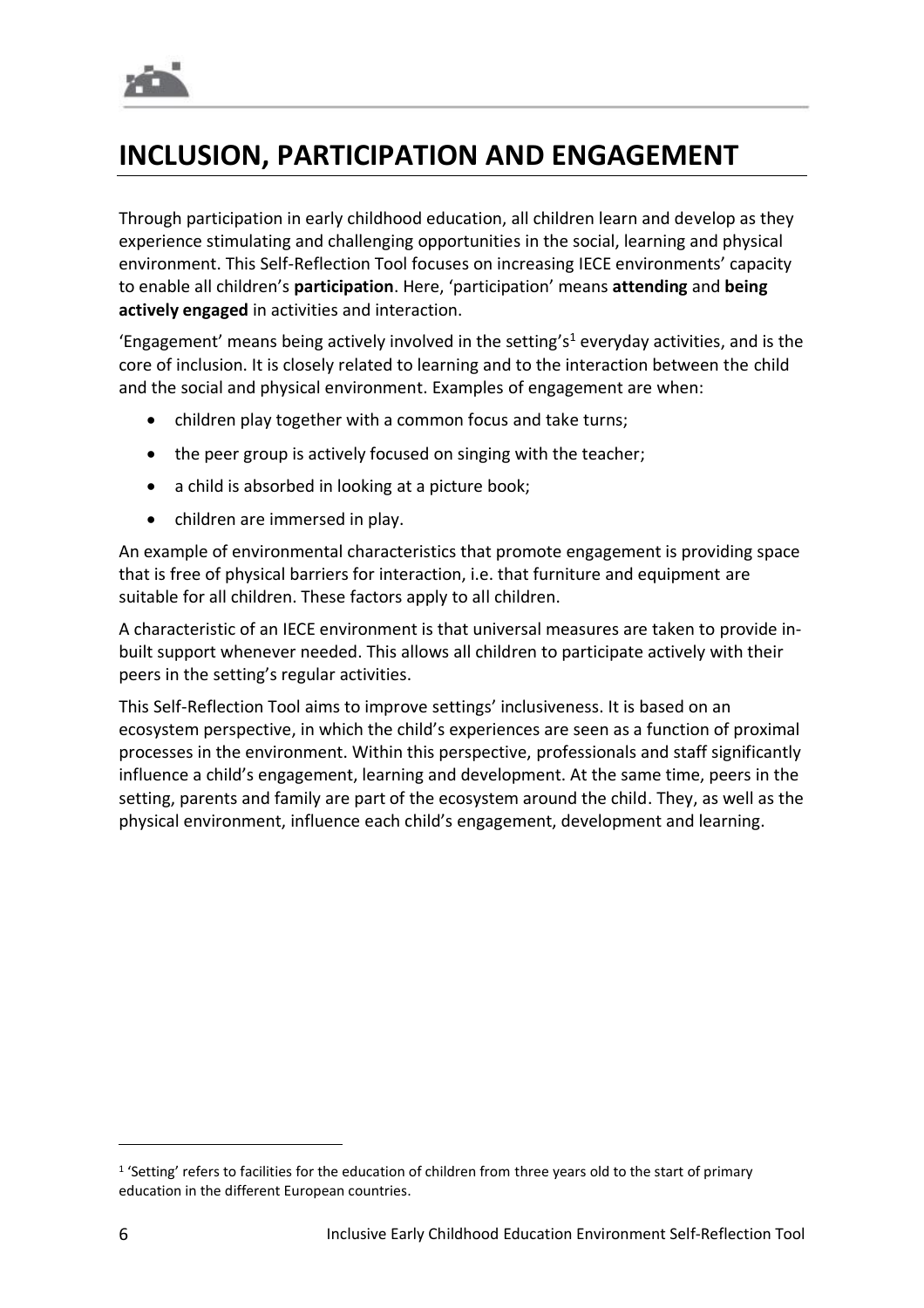

## **DEVELOPMENT OF THE SELF-REFLECTION TOOL**

The Self-Reflection Tool focuses on the proximal processes that children experience in the setting. It pays particular attention to environmental factors that influence each child's participation. The Self-Reflection Tool consists of eight sets of questions, which address the following aspects of inclusion:

- 1. Overall welcoming atmosphere
- 2. Inclusive social environment
- 3. Child-centred approach
- 4. Child-friendly physical environment
- 5. Materials for all children
- 6. Opportunities for communication for all
- 7. Inclusive teaching and learning environment
- 8. Family-friendly environment.

The Self-Reflection Tool was initially designed as an observation tool. It aimed to provide an overall observer-rated picture of the environment's inclusiveness in the settings visited during the IECE project, with a focus on child participation.

The inspiration for the observation tool drew on several well-established instruments on inclusion in early childhood education environments (please refer to the [Bibliography\)](#page-28-0). It was intended to provide a snapshot of the environment from the perspective of the IECE project's key question: 'What are the main characteristics of quality inclusive early childhood education settings for all children?' It was used during site visits to IECE settings in eight countries.

After using the observation tool during the site visits, the IECE project team concluded that it would be useful as a tool for self-reflection on inclusiveness. Development of the Self-Reflection Tool involved a three-step validation process:

- 1. First, an expert panel, comprising 25 European experts in the field, used and reflected on the observation tool during the final site visit. The experts were asked to rate the feasibility of each item in relation to its use as a self-reflection tool. The experts had extended discussions about how to adapt the observation tool into a self-reflection tool. Their feedback was incorporated into the final version.
- 2. The second step was to use focus groups to validate the Self-Reflection Tool. This was performed by researchers and graduate students in three European universities. The participants were asked to score the observation tool before the focus group interview, bearing in mind their experiences of inclusion, and also to use the template for adaptation into a self-reflection tool. After the focus group interview, a content analysis was performed that raised the most important themes.
- 3. The third step was to perform cognitive interviews to explore the extent to which practitioners, leaders of pre-schools, parents and academic staff in teacher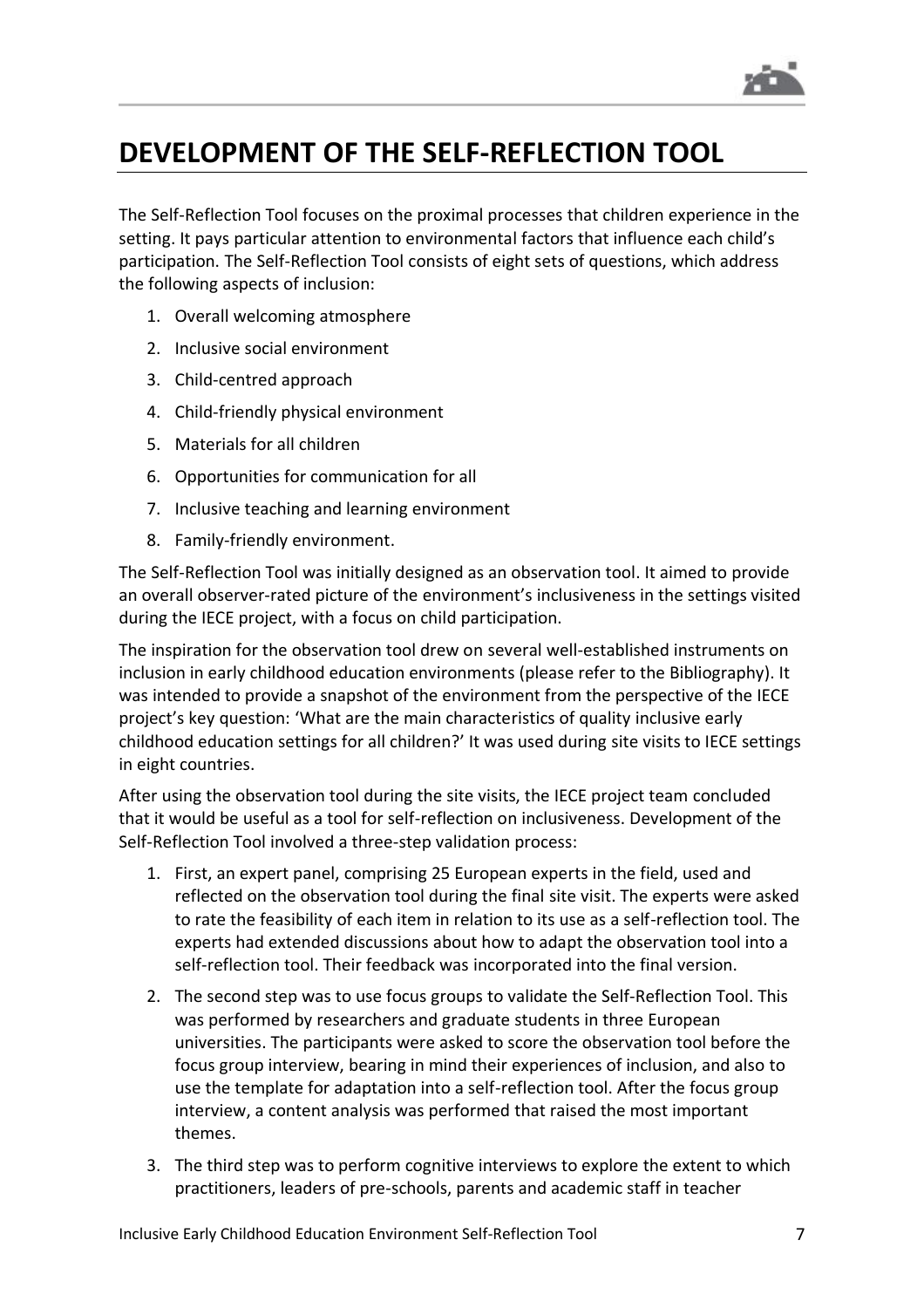

education consider the Self-Reflection Tool comprehensive. The cognitive interviews were performed individually, asking about the tool's cultural appropriateness in their country and its usefulness. Following the validation process, the Self-Reflection Tool was further revised before being published.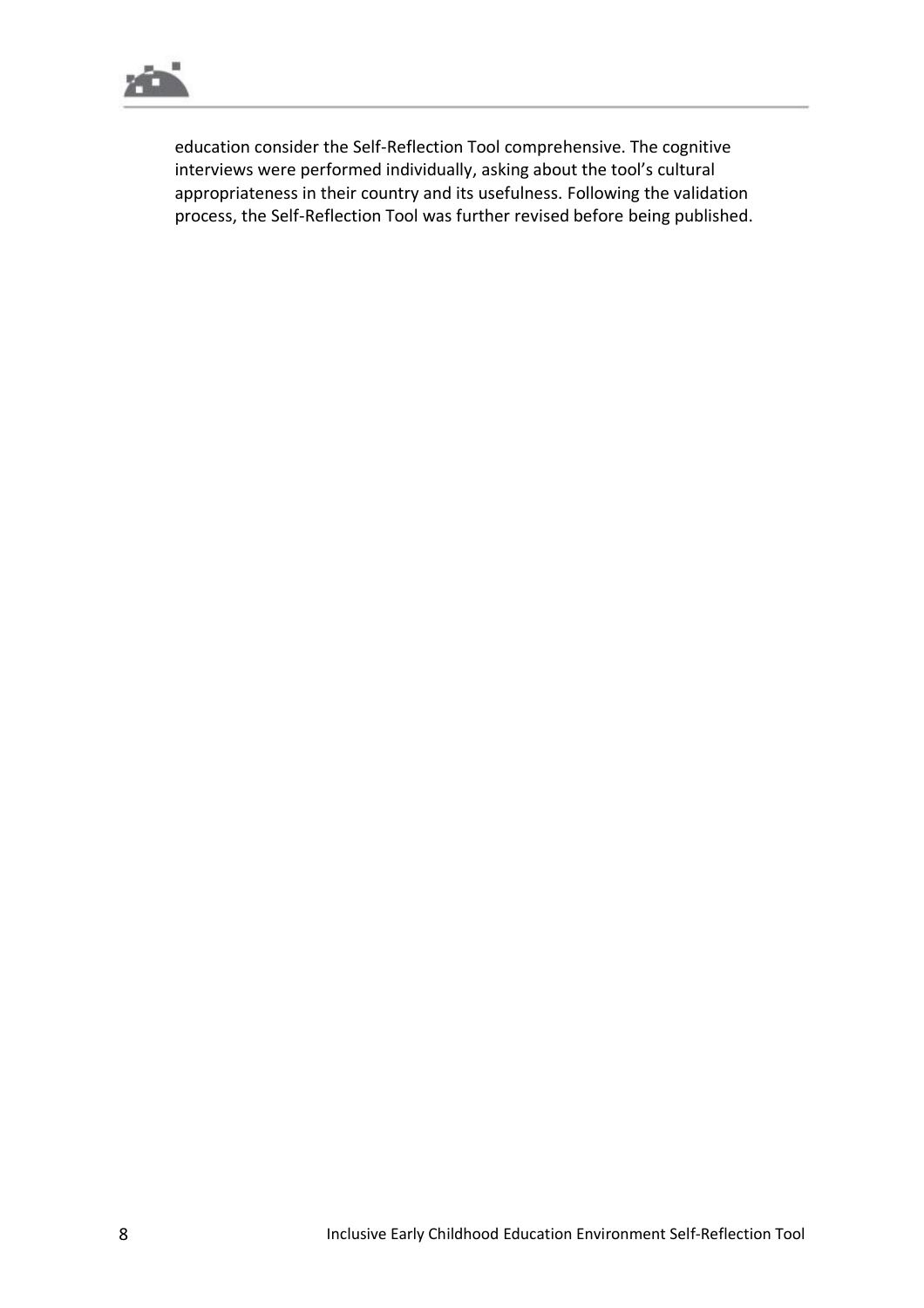

## **HOW TO USE THE QUESTIONS FOR SELF-REFLECTION**

The questions in the Self-Reflection Tool are designed to provide a picture of the setting's inclusiveness, focusing on the environment's social, learning and physical aspects. The tool is intended to be used flexibly, according to the needs of the users, the setting or the organisation. Settings can decide to focus on all aspects or only some of them and can also add their own questions. As such, it can serve as a guide for improvement by different stakeholders, individually or in a group: by professionals and staff, by leaders, by parents and children, and in initial teacher education and continuous professional development.

The Self-Reflection Tool may be used for several purposes. These include:

- to provide a picture of the setting's state of inclusiveness;
- to serve as a basis for discussions about inclusion;
- to describe, formulate and prioritise areas for improvement in inclusive practice.

To use the Self-Reflection Tool:

- Start by formulating the purpose of the self-reflection:
	- o What do you want to accomplish by using the tool?
	- o What is the goal for the setting?
	- o Who will participate?
- Get familiar with the areas and questions and choose the areas you want to focus on.
- Decide how to work with the questions.
- Read and reflect on each question and record your reflections in writing.
- Record comments and examples of situations or activities that illustrate and highlight your reflections.
- Based on your reflections, identify changes that you think could enhance inclusion in the setting.
- Set priorities for the changes what will the situation be when the goals are reached?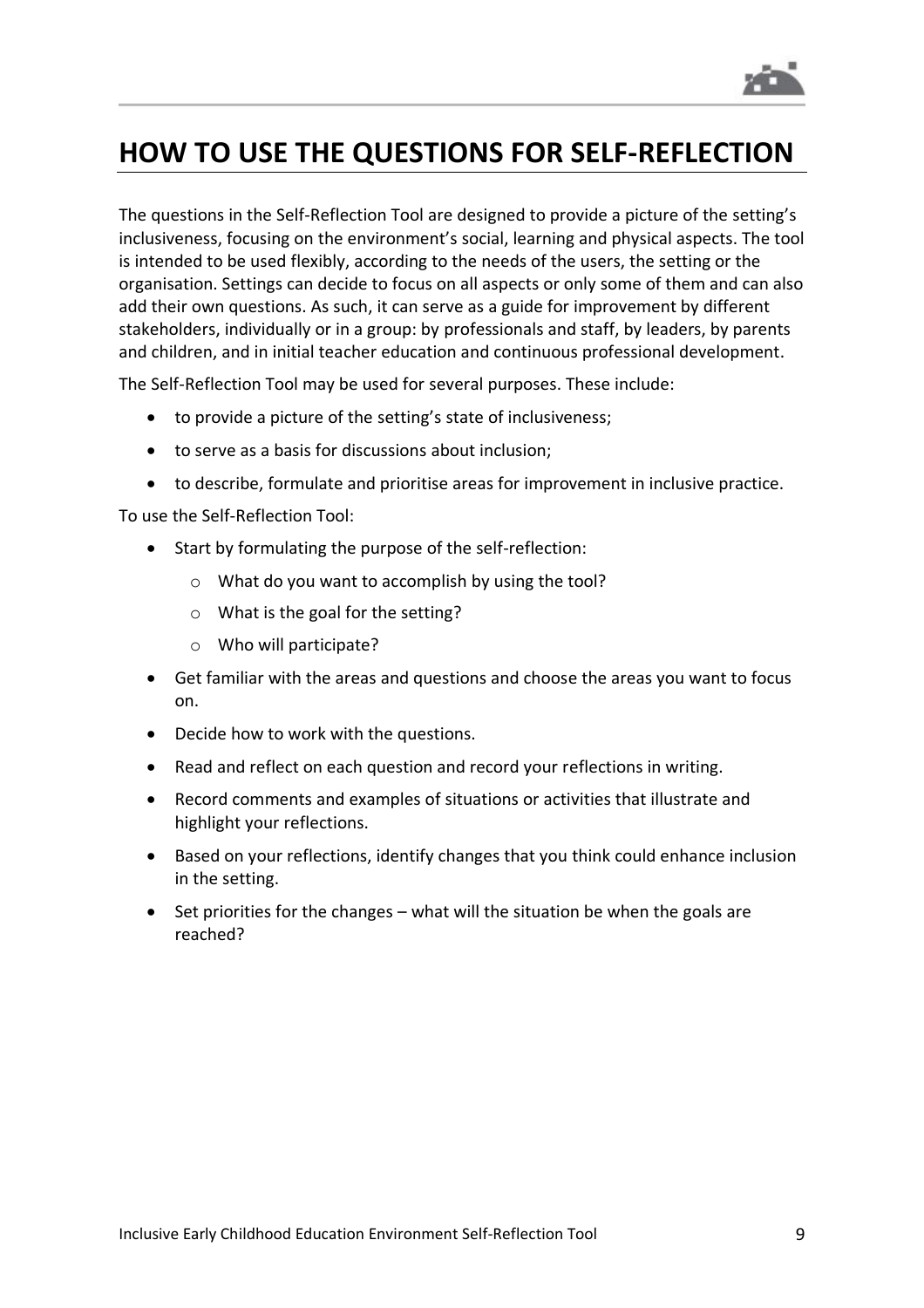

## **IECE ENVIRONMENT SELF-REFLECTION**

| <b>Questions</b>                                             | <b>Your answers</b> |
|--------------------------------------------------------------|---------------------|
| Setting's name:                                              |                     |
| Date:                                                        |                     |
| Participant(s):                                              |                     |
| Before using the<br>Self-Reflection Tool<br>in your setting  |                     |
| Think $-$ what is the<br>purpose of the self-<br>reflection? |                     |
| After using the Self-<br>Reflection Tool                     |                     |
| Decide what should<br>be changed:                            |                     |
| Priorities:                                                  |                     |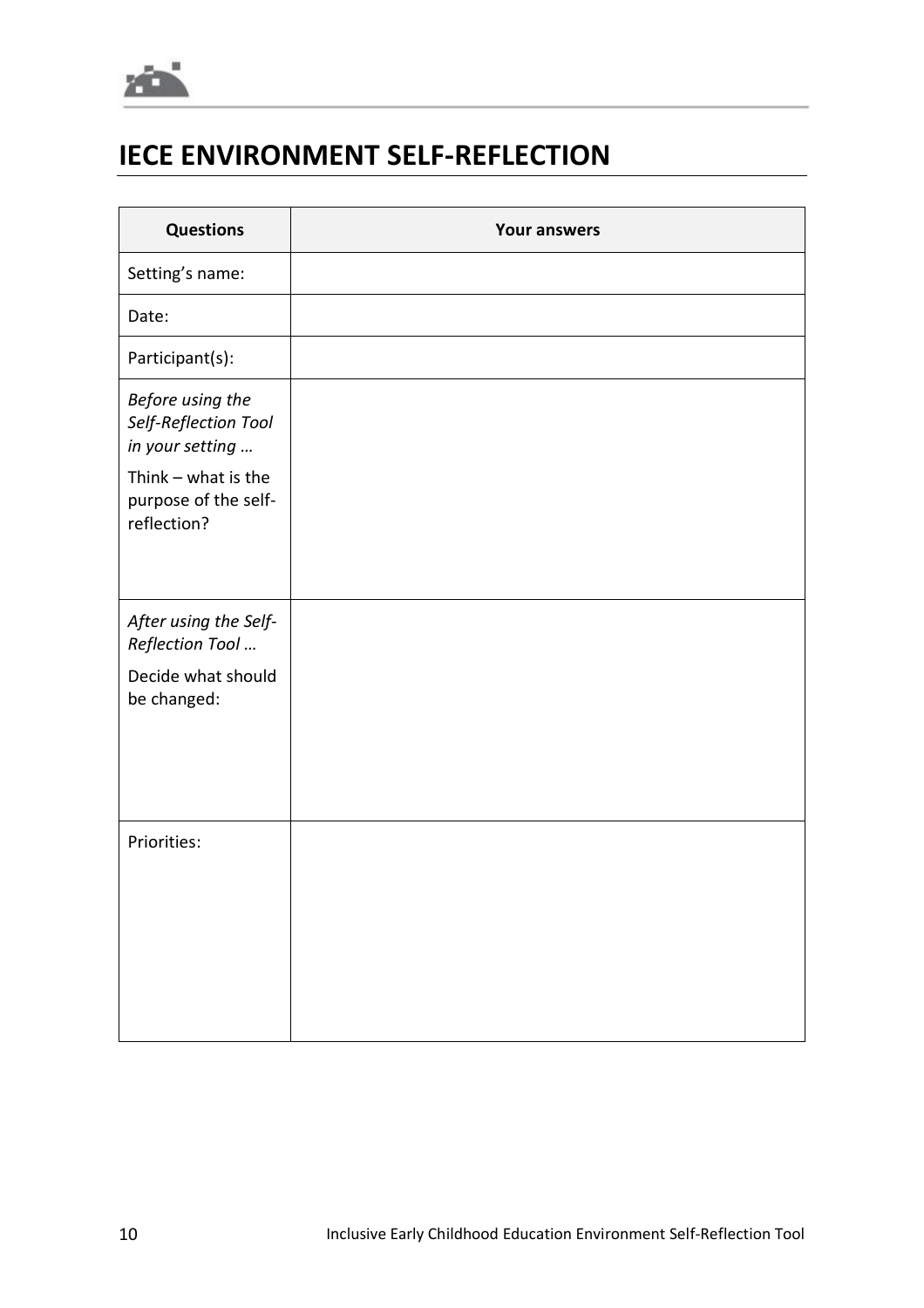

#### **1. Overall welcoming atmosphere**

| <b>Questions</b>                                                                                                                  | <b>Your answers</b> |
|-----------------------------------------------------------------------------------------------------------------------------------|---------------------|
| 1.1.<br>Do all<br>children and their<br>families feel<br>welcome?                                                                 |                     |
| 1.2.<br>In what<br>ways is the setting a<br>caring, comfortable<br>and appealing place<br>for children and<br>staff? <sup>2</sup> |                     |
| How do the<br>1.3.<br>setting's leaders<br>promote a<br>collaborative and<br>inclusive culture?                                   |                     |
| How does<br>1.4.<br>the setting reflect<br>and value the<br>diversity of the local<br>community?                                  |                     |
| 1.5.<br>How are<br>children enabled to<br>feel that they<br>belong to the peer<br>group?                                          |                     |
| 1.6.<br>Do you think<br>that any child may<br>feel excluded?                                                                      |                     |

 $\overline{a}$ 

<sup>&</sup>lt;sup>2</sup> In the tool, the term 'staff' refers to all people who work in the setting.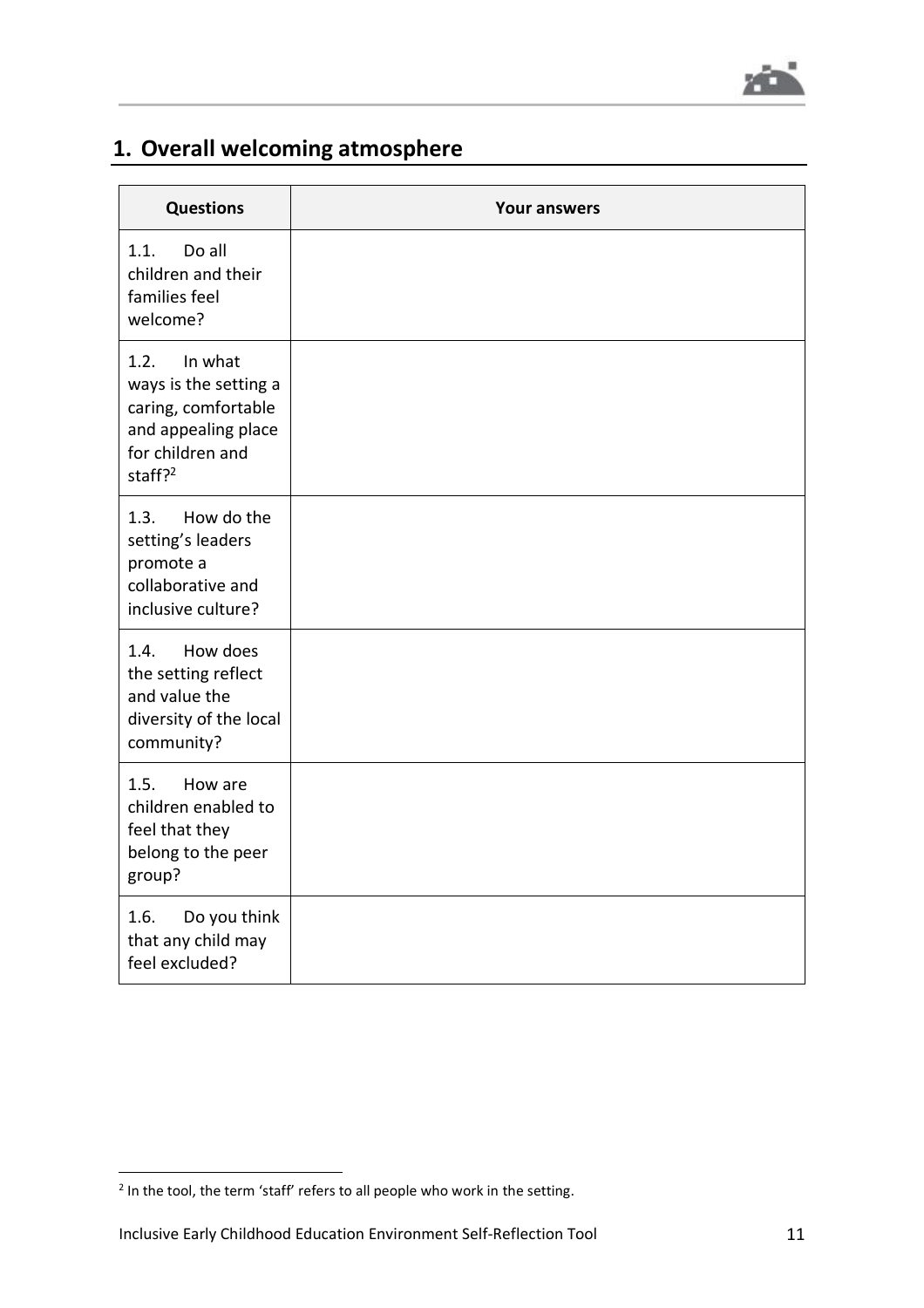

| <b>Questions</b>                          | <b>Your answers</b> |
|-------------------------------------------|---------------------|
| What would<br>1.7.<br>you like to change? |                     |
|                                           |                     |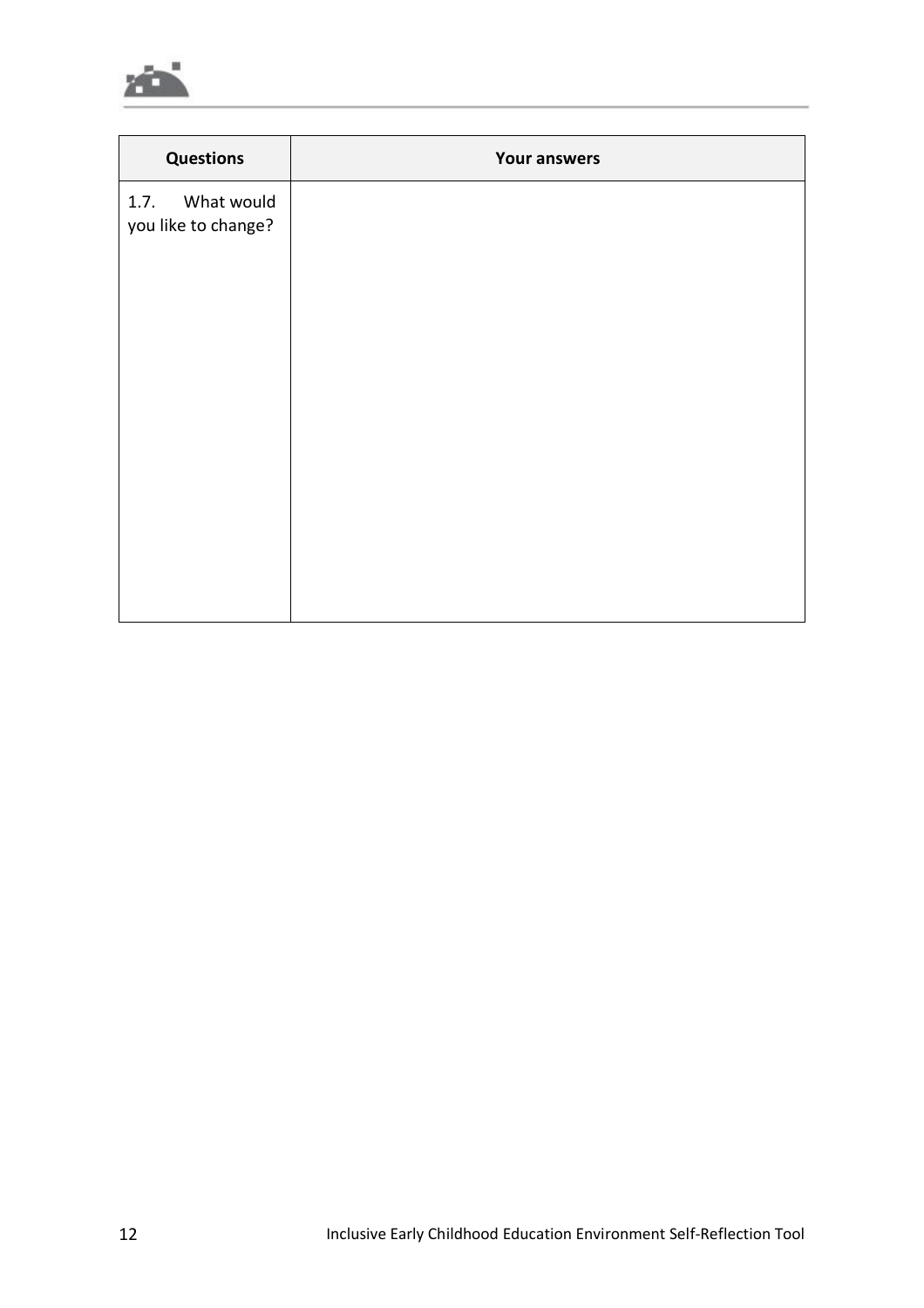

#### **2. Inclusive social environment**

| <b>Questions</b>                                                                          | <b>Your answers</b> |
|-------------------------------------------------------------------------------------------|---------------------|
| 2.1.<br>Do staff<br>build an<br>interpersonal<br>relationship with<br>every child?        |                     |
| 2.2.<br>How is peer<br>interaction and play<br>facilitated for all<br>children?           |                     |
| 2.3.<br>How are all<br>children enabled to<br>be involved in group<br>activities?         |                     |
| 2.4.<br>How are<br>children<br>encouraged to<br>respect differences<br>in the peer group? |                     |
| 2.5.<br>How do you<br>encourage children<br>to develop positive<br>behaviour?             |                     |
| 2.6.<br>How are<br>children enabled to<br>resolve conflicts?                              |                     |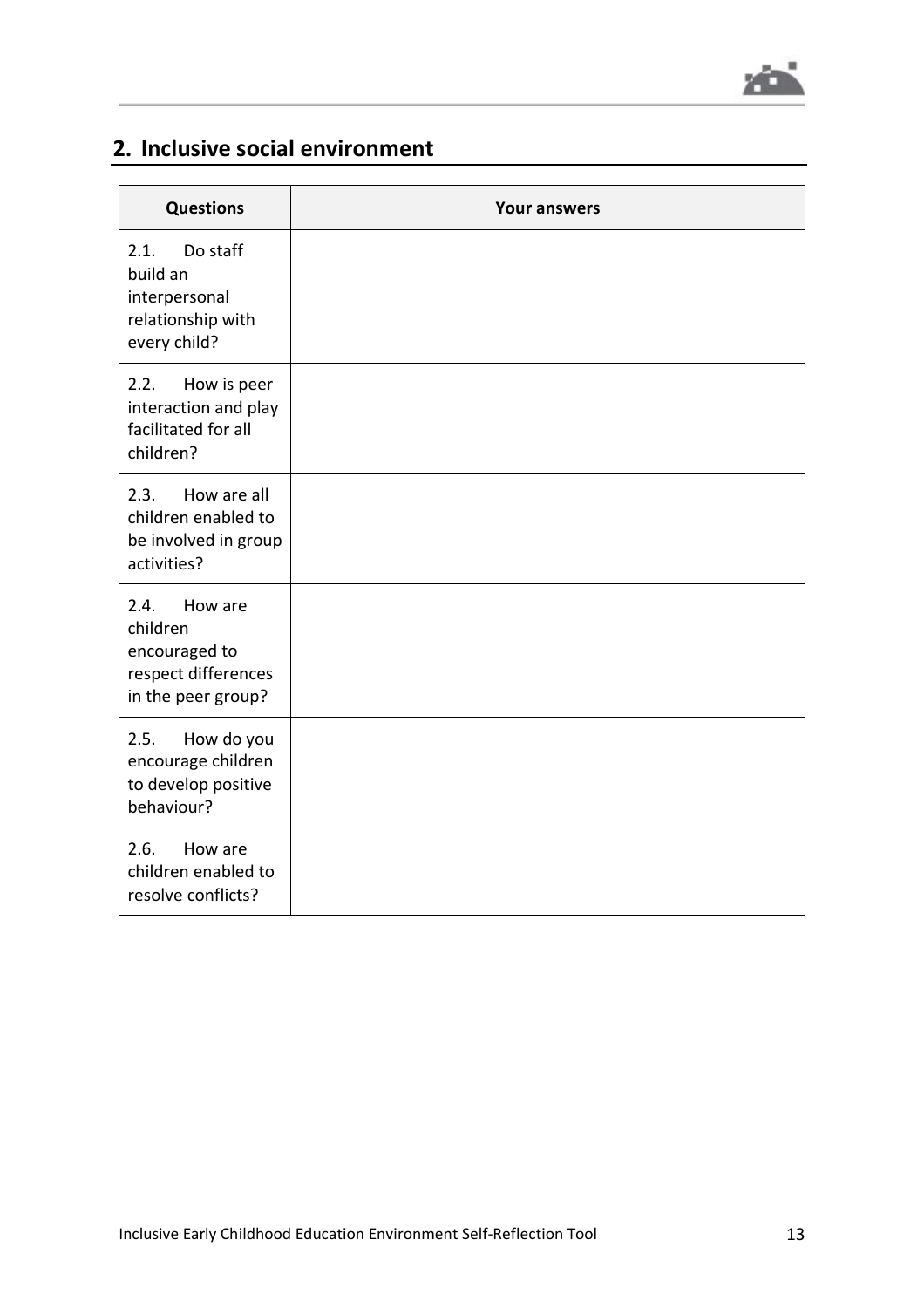

| <b>Questions</b>                          | <b>Your answers</b> |
|-------------------------------------------|---------------------|
| What would<br>2.7.<br>you like to change? |                     |
|                                           |                     |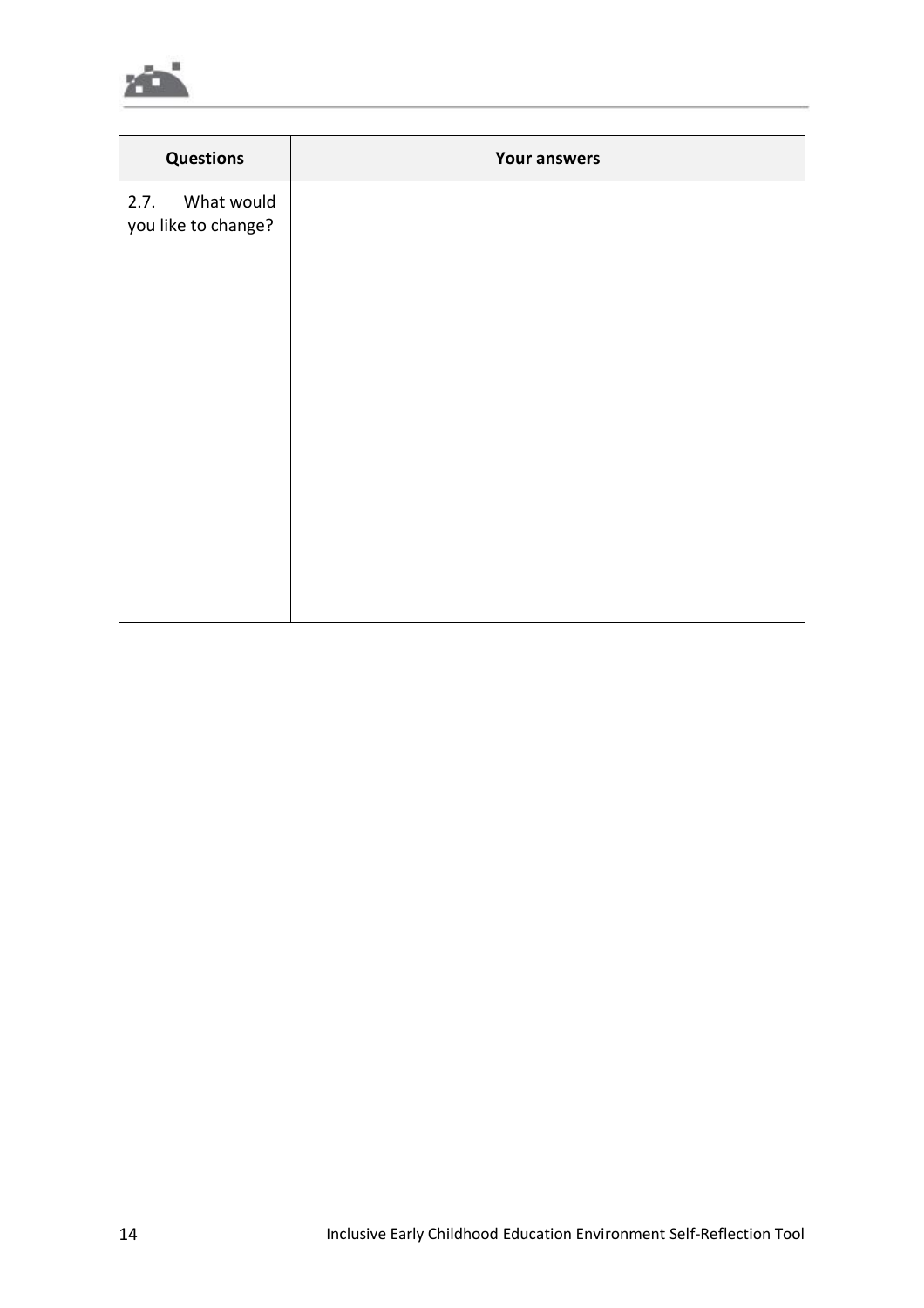

#### **3. Child-centred approach**

| <b>Questions</b>                                                                                                                         | <b>Your answers</b> |
|------------------------------------------------------------------------------------------------------------------------------------------|---------------------|
| Do learning<br>3.1.<br>activities build on<br>children's interests<br>and choices?                                                       |                     |
| 3.2.<br>Are you<br>responsive to all<br>children's voices<br>and questions?                                                              |                     |
| Are all<br>3.3.<br>children engaged in<br>decisions that are<br>important for<br>them?                                                   |                     |
| 3.4.<br>Are<br>transitions between<br>activities facilitated<br>for all children?                                                        |                     |
| 3.5.<br><b>Is</b><br>personalised<br>support for learning<br>(human and other<br>resources) available<br>to children<br>whenever needed? |                     |
| Do teachers<br>3.6.<br>access additional<br>and/or external<br>support whenever<br>needed?                                               |                     |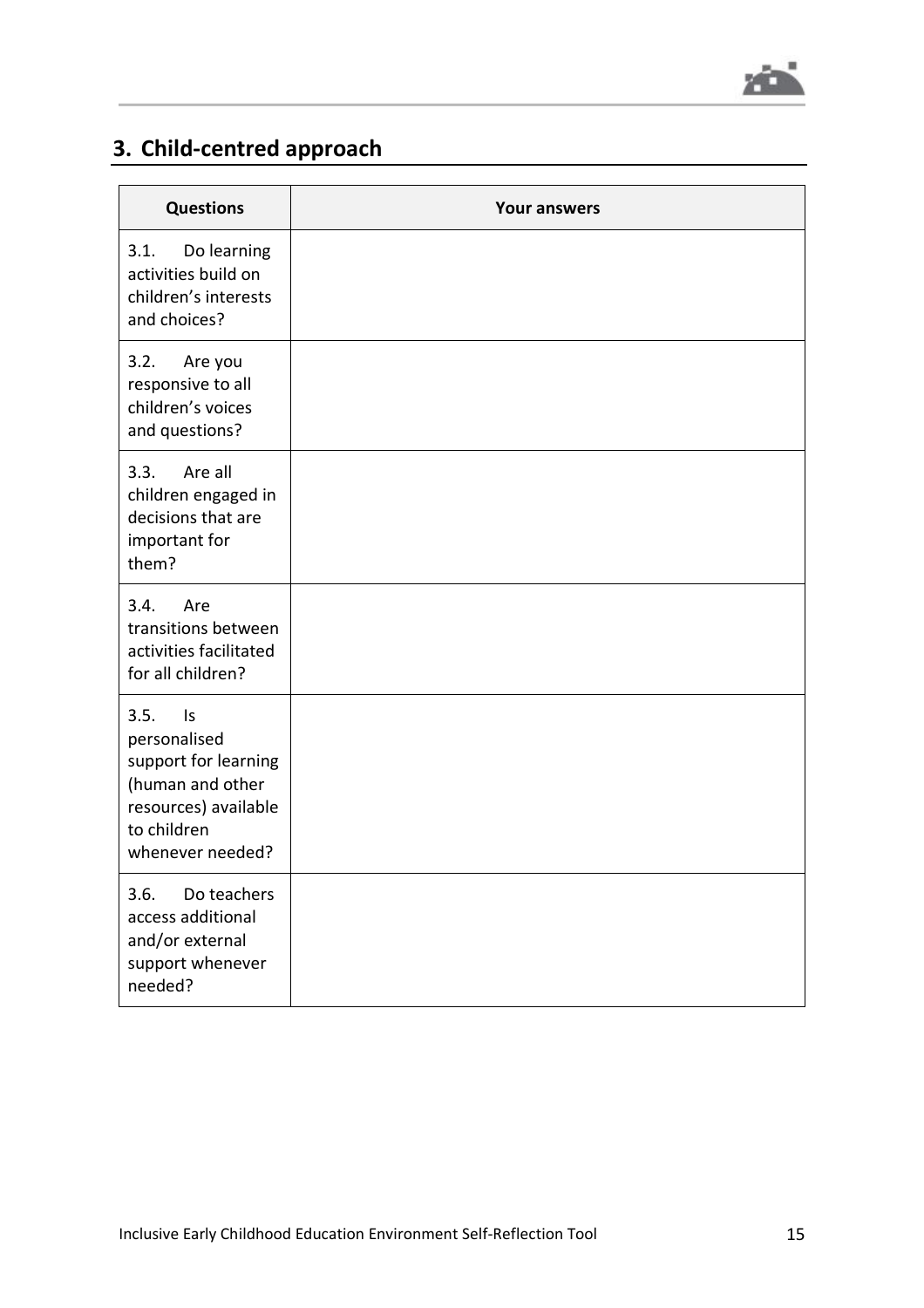

| <b>Questions</b>                          | <b>Your answers</b> |
|-------------------------------------------|---------------------|
| What would<br>3.7.<br>you like to change? |                     |
|                                           |                     |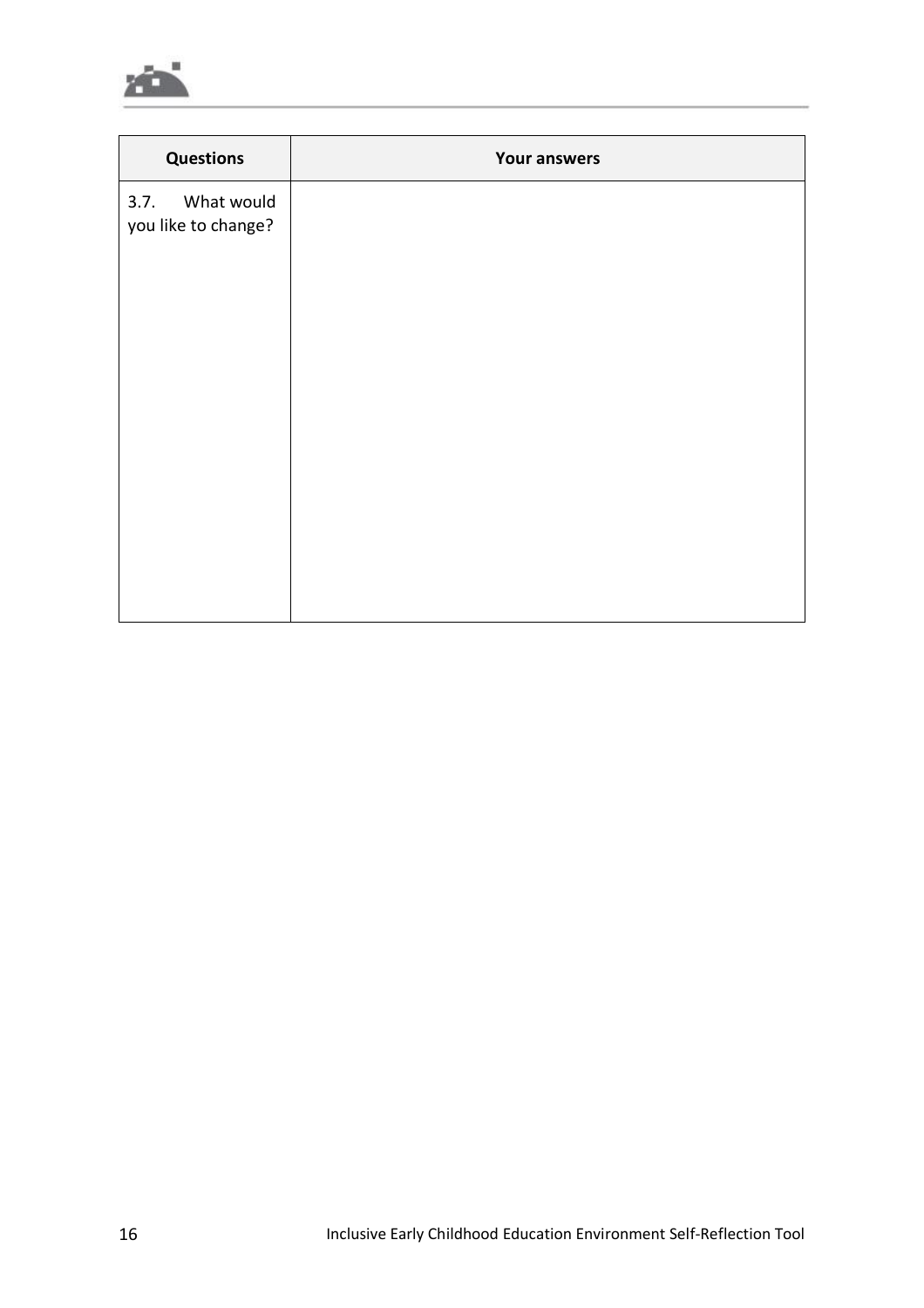

#### **4. Child-friendly physical environment**

| <b>Questions</b>                                                                                                                                                                    | <b>Your answers</b> |
|-------------------------------------------------------------------------------------------------------------------------------------------------------------------------------------|---------------------|
| 4.1.<br>Is the setting<br>(indoor and<br>outdoor) accessible<br>for all children?                                                                                                   |                     |
| 4.2.<br>Are all<br>children enabled to<br>participate?                                                                                                                              |                     |
| 4.3.<br>To what<br>extent is the setting<br>safe and healthy for<br>the children?                                                                                                   |                     |
| Are the<br>4.4.<br>furniture and<br>equipment suitable<br>for all children?                                                                                                         |                     |
| 4.5.<br>How do you<br>facilitate<br>possibilities for all<br>children to<br>participate in out-<br>of-setting activities<br>(e.g. excursions,<br>visits, sport events,<br>$etc.$ )? |                     |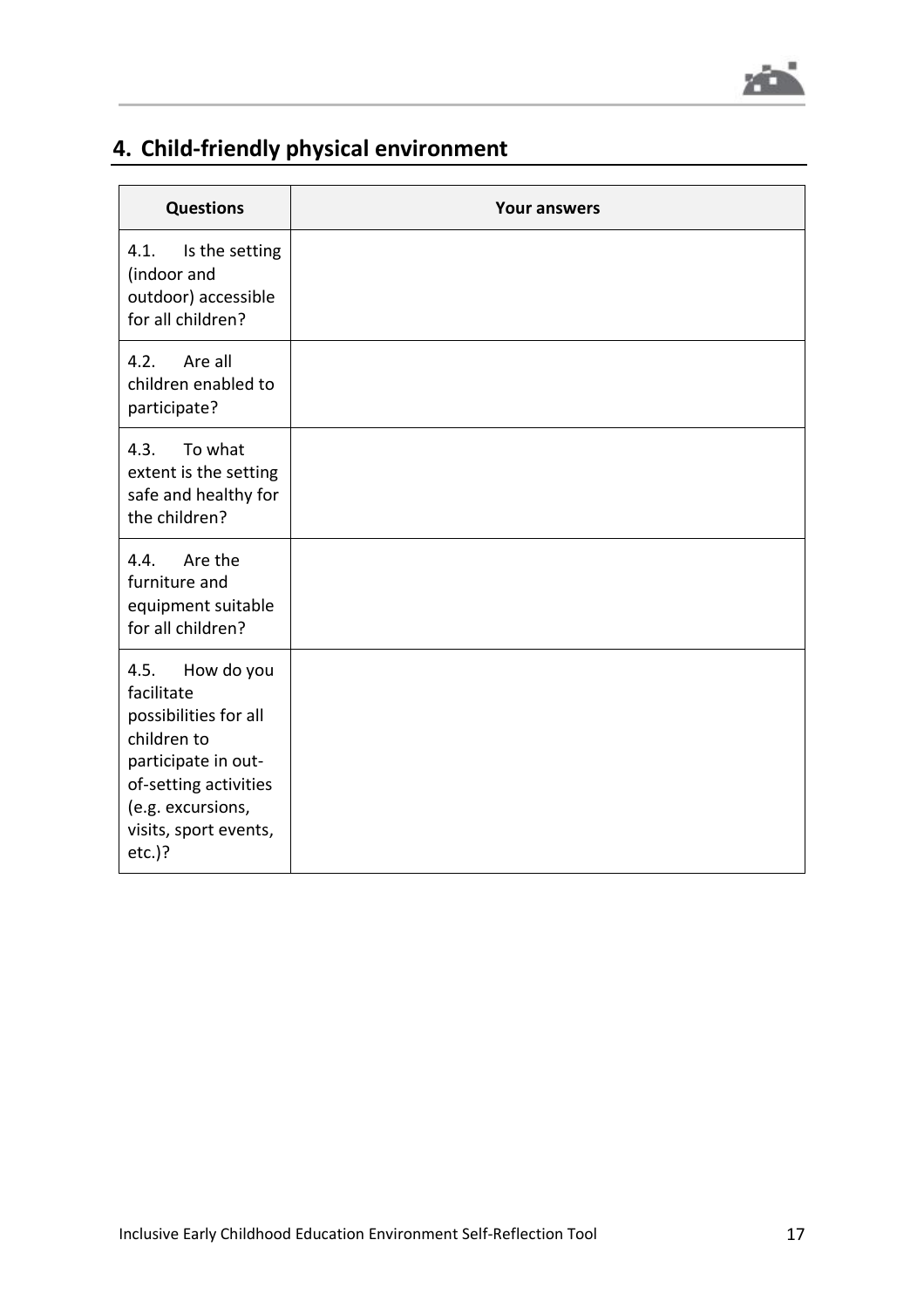

| <b>Questions</b>                          | <b>Your answers</b> |
|-------------------------------------------|---------------------|
| What would<br>4.6.<br>you like to change? |                     |
|                                           |                     |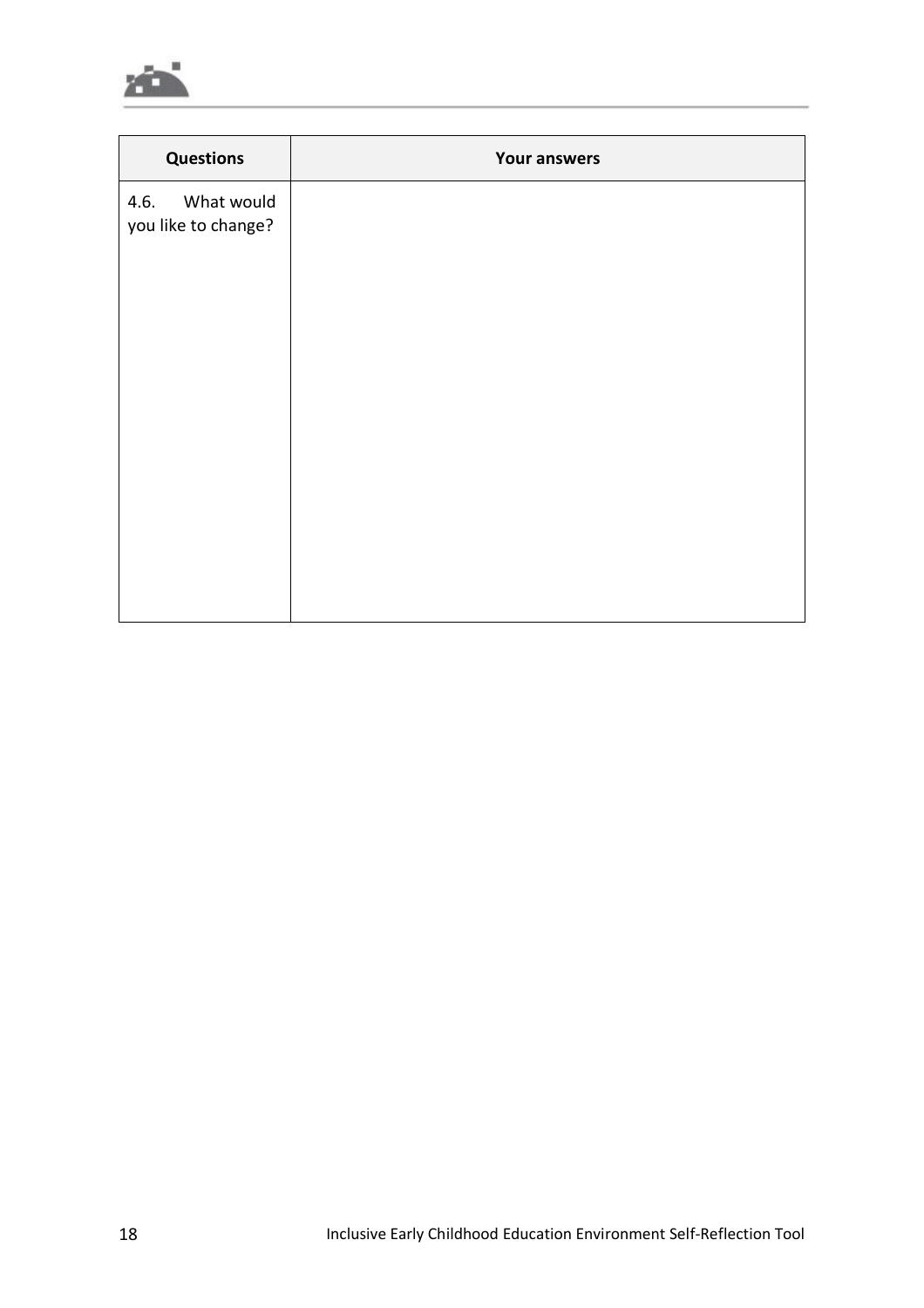

#### **5. Materials for all children**

| <b>Questions</b>                                                                                                                        | <b>Your answers</b> |
|-----------------------------------------------------------------------------------------------------------------------------------------|---------------------|
| 5.1.<br>Are toys and<br>materials<br>interesting, easily<br>accessible and<br>engaging for all<br>children?                             |                     |
| 5.2.<br>Are toys and<br>materials used to<br>challenge children's<br>own initiation,<br>independence,<br>exploration and<br>creativity? |                     |
| 5.3.<br>Are<br>materials used to<br>promote<br>communication,<br>language, literacy,<br>mathematics and<br>science?                     |                     |
| 5.4.<br>Do you use<br>adapted material to<br>facilitate play and<br>learning for all<br>children?                                       |                     |
| Do the toys<br>5.5.<br>and materials<br>reflect cultural<br>diversity?                                                                  |                     |
| 5.6.<br>Do you<br>encourage children<br>to play and share<br>toys and materials<br>with peers?                                          |                     |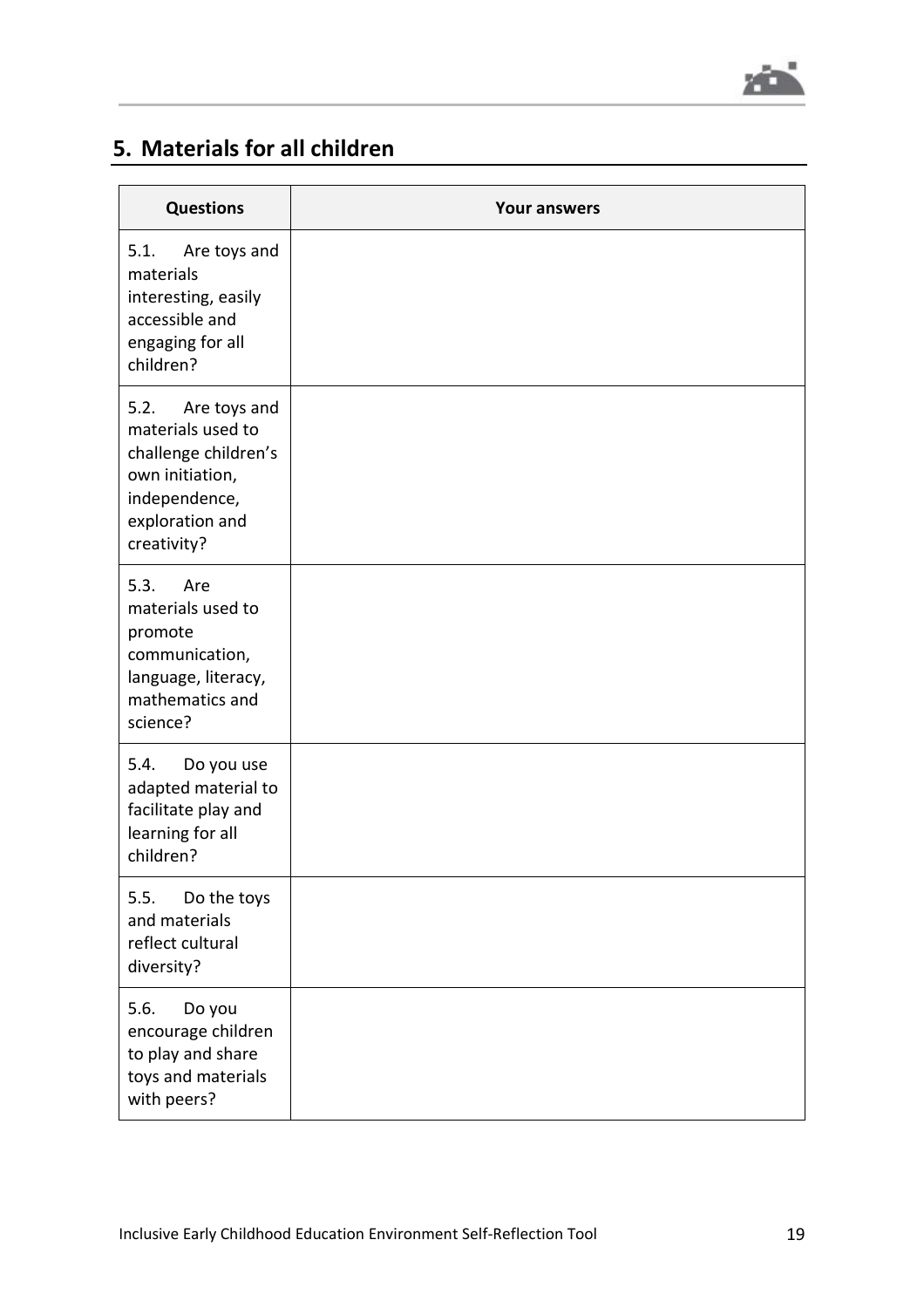

| <b>Questions</b>                          | <b>Your answers</b> |
|-------------------------------------------|---------------------|
| What would<br>5.7.<br>you like to change? |                     |
|                                           |                     |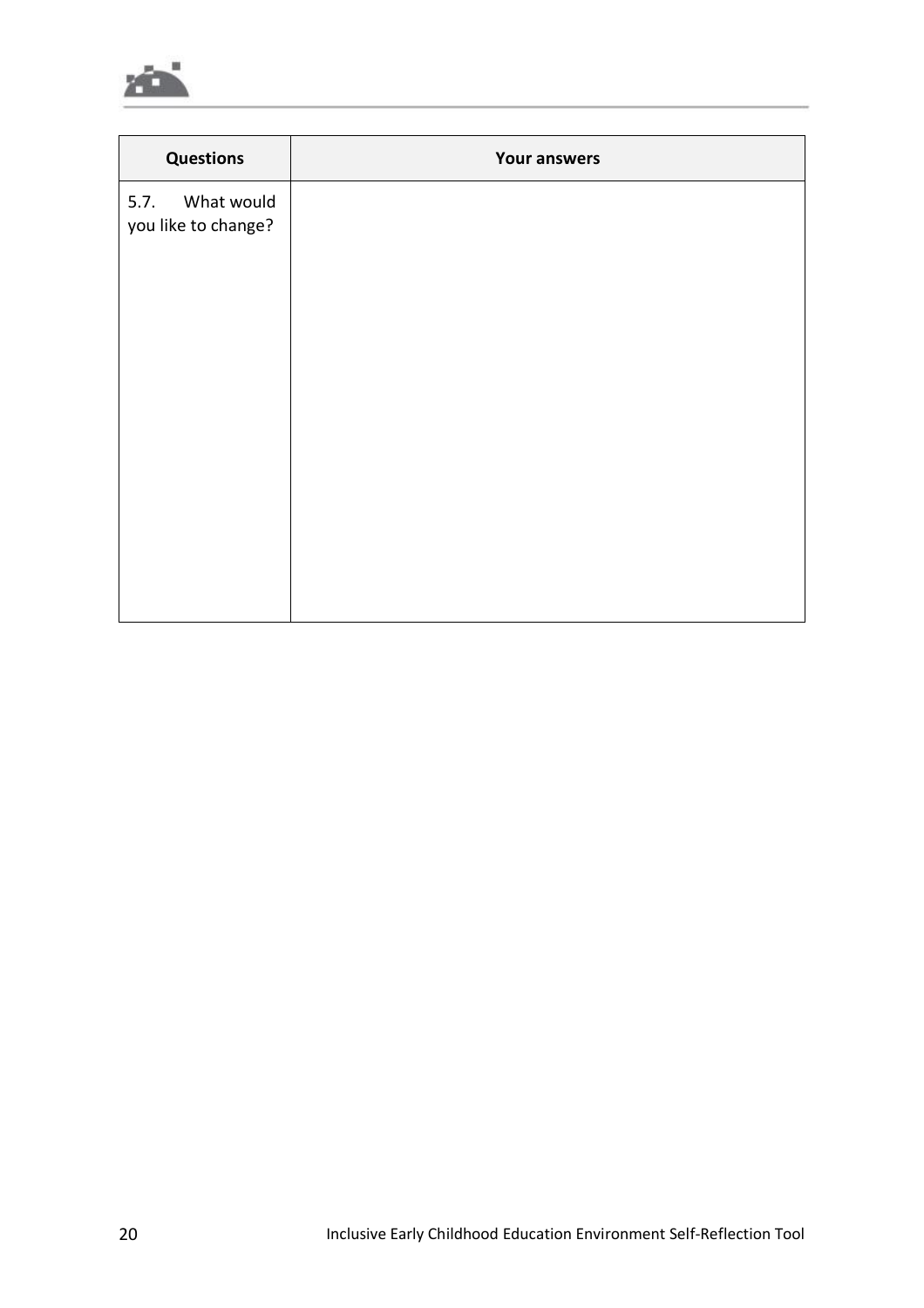

#### **6. Opportunities for communication for all**

| <b>Questions</b>                                                                                                                                                                              | <b>Your answers</b> |
|-----------------------------------------------------------------------------------------------------------------------------------------------------------------------------------------------|---------------------|
| 6.1.<br>Does the<br>setting enable all<br>children to<br>communicate and<br>use language?                                                                                                     |                     |
| To what<br>6.2.<br>extent do learning<br>activities focus on<br>children's language<br>and reasoning?                                                                                         |                     |
| 6.3.<br>Are all<br>children enabled to<br>share ideas,<br>emotions and<br>concerns in<br>conversations with<br>peers?                                                                         |                     |
| 6.4.<br>How do you<br>enable children<br>with different<br>mother tongues to<br>express themselves<br>and be understood<br>by peers and staff?                                                |                     |
| 6.5.<br>Do you use a<br>variety of ways to<br>facilitate<br>communication for<br>all children<br>(e.g. pictures,<br>graphic signs, sign<br>language, Braille<br>and different<br>technology)? |                     |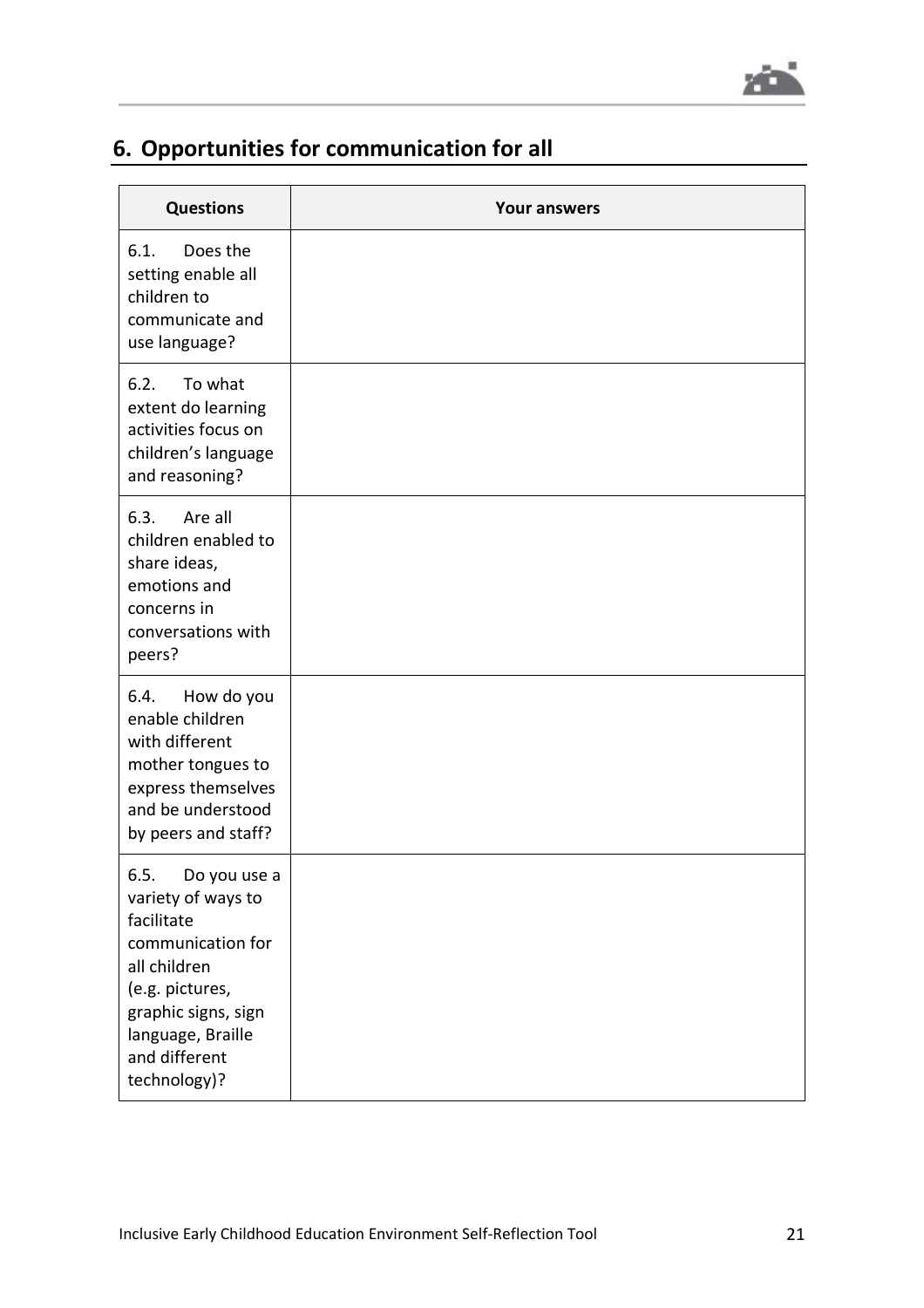

| <b>Questions</b>                          | <b>Your answers</b> |
|-------------------------------------------|---------------------|
| What would<br>6.6.<br>you like to change? |                     |
|                                           |                     |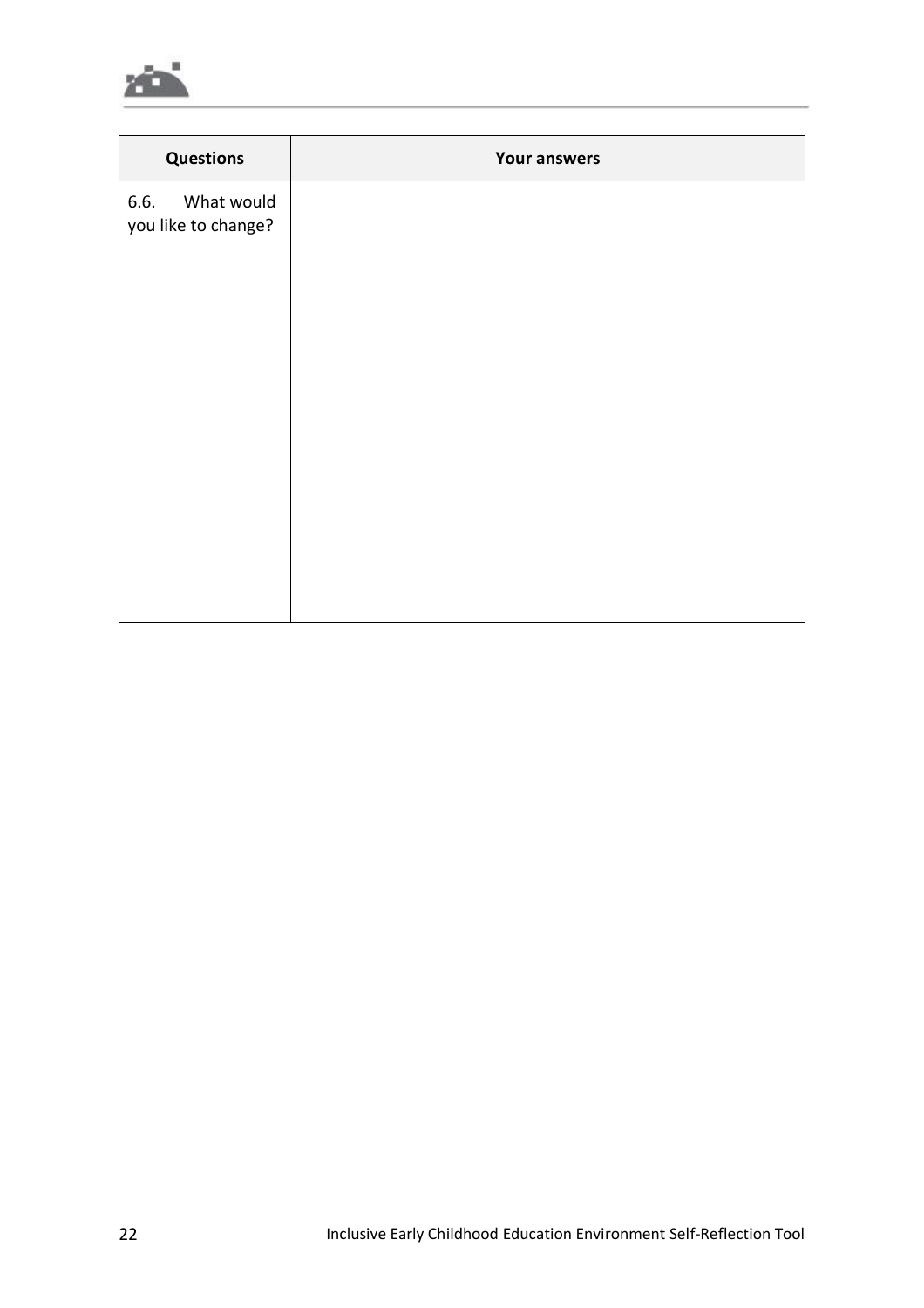

#### **7. Inclusive teaching and learning environment**

| <b>Questions</b>                                                                                                                     | <b>Your answers</b> |
|--------------------------------------------------------------------------------------------------------------------------------------|---------------------|
| 7.1.<br>Do all<br>children participate<br>in the regular<br>learning activities?                                                     |                     |
| Does the<br>7.2.<br>setting have high<br>expectations for all<br>children?                                                           |                     |
| 7.3.<br>How do you<br>acknowledge all<br>children's efforts<br>and achievements?                                                     |                     |
| 7.4.<br>How do you<br>make use of<br>diversity and<br>children's individual<br>strengths and<br>resources in<br>learning activities? |                     |
| 7.5.<br>How do you<br>observe and<br>monitor children's<br>engagement,<br>learning and<br>support needs?                             |                     |
| 7.6.<br>Do staff<br>have opportunities<br>for continuous<br>professional<br>development in<br>inclusive education?                   |                     |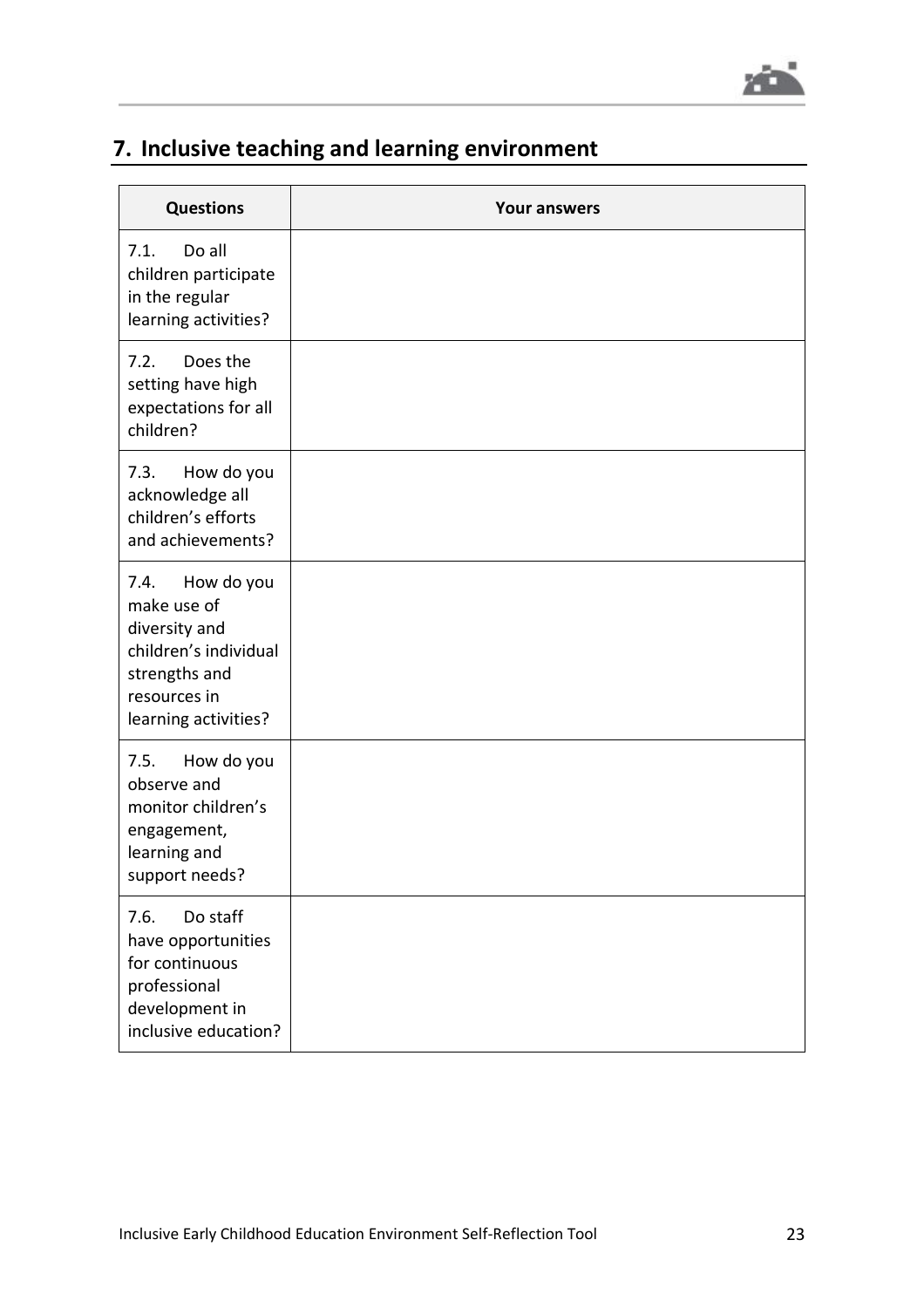

| <b>Questions</b>                          | <b>Your answers</b> |
|-------------------------------------------|---------------------|
| What would<br>7.7.<br>you like to change? |                     |
|                                           |                     |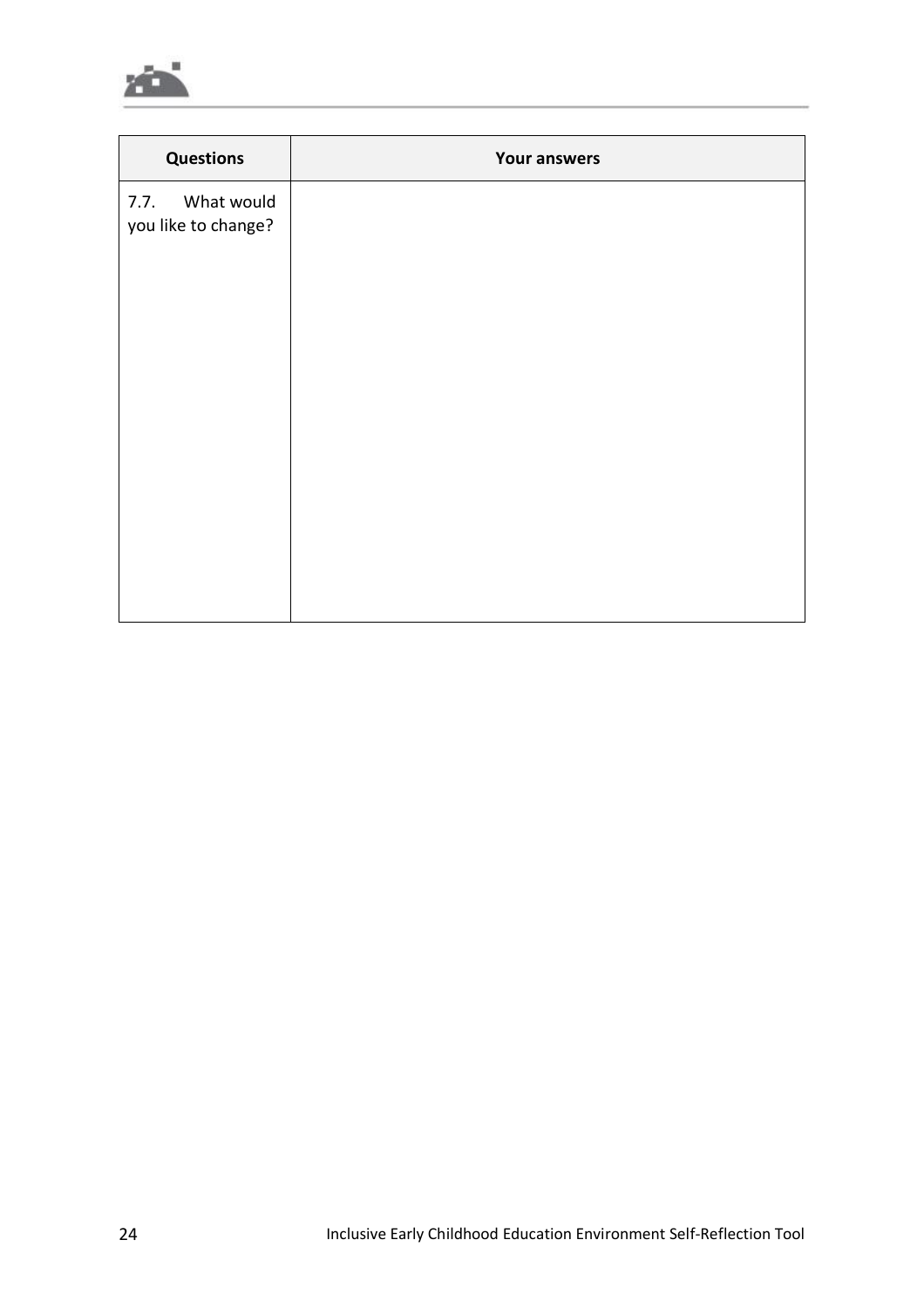

#### **8. Family<sup>3</sup> -friendly environment**

| <b>Questions</b>                                                                                                                         | <b>Your answers</b> |
|------------------------------------------------------------------------------------------------------------------------------------------|---------------------|
| 8.1.<br>Do parents<br>feel welcome and<br>are they invited to<br>take part in the<br>setting's activities?                               |                     |
| 8.2.<br>How is a<br>trustful relationship<br>with families<br>developed?                                                                 |                     |
| 8.3.<br>Are parents<br>well-informed<br>about everyday<br>activities?                                                                    |                     |
| 8.4.<br>How are<br>parents involved in<br>decision-making<br>about their child's<br>learning,<br>development and<br>support needs?       |                     |
| 8.5.<br>How are<br>parents involved in<br>planning,<br>implementing and<br>monitoring their<br>children's<br>engagement and<br>learning? |                     |

 $\overline{a}$ 

<sup>&</sup>lt;sup>3</sup> 'Family' usually refers to parents/guardians, but can also mean other people close to the child in everyday life.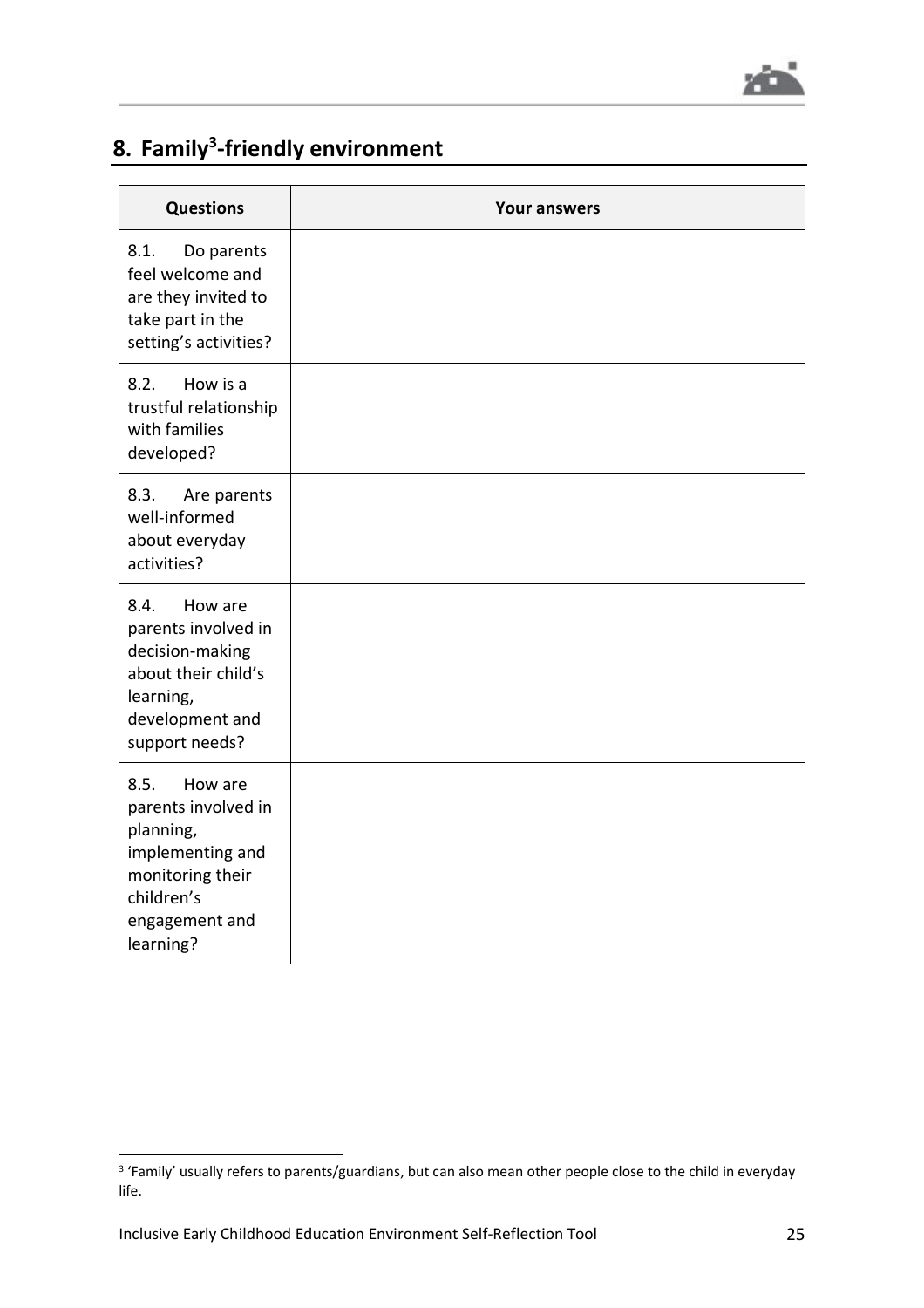

| <b>Questions</b>                          | <b>Your answers</b> |
|-------------------------------------------|---------------------|
| What would<br>8.6.<br>you like to change? |                     |
|                                           |                     |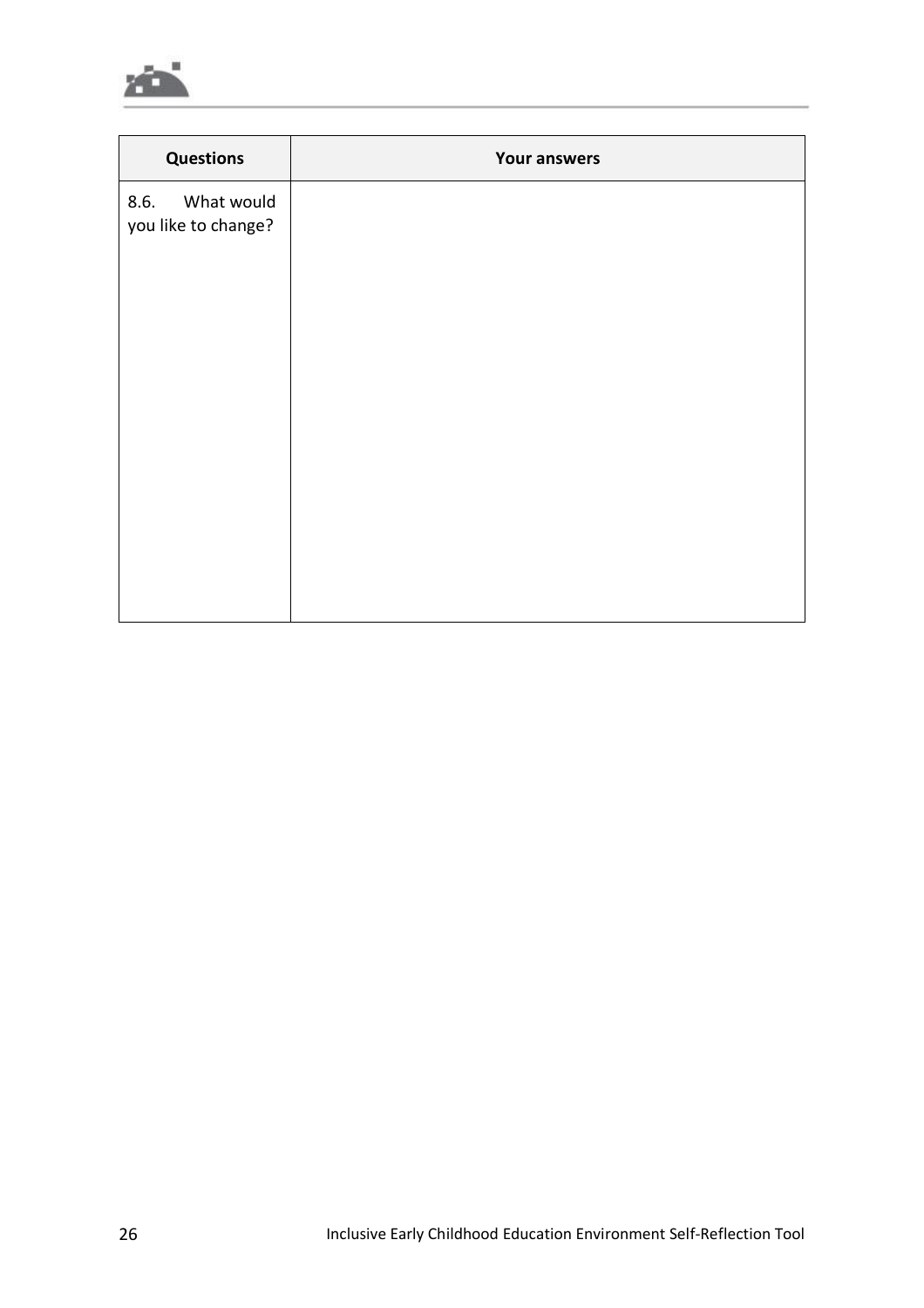

#### <span id="page-28-0"></span>**BIBLIOGRAPHY**

Farran, D.C. and Bilbrey, C., 2004. *Narrative Record*. Unpublished instrument available from D.C. Farran, Peabody Research Institute, Vanderbilt University, Nashville, Tennessee

Granlund, M. and Olsson, C., 1998. 'Your experience of interaction with the child', in M. Granlund and C. Olsson (eds.), *Familjen och habiliteringen*. Stockholm: Ala

Granlund, M. and Olsson, C., 1998. 'Other children's interaction with the child', in M. Granlund and C. Olsson (eds.), *Familjen och habiliteringen*. Stockholm: Ala

Harms, T., Clifford, R.M. and Cryer, D., 1998. *Early Childhood Environment Rating Scale.* New York: Teachers College Press

King, G., Rigby, P., Batorowicz, B., McMain-Klein, M., Pethrenchik, T., Thompson, L. and Gibson, M., 2014. 'Development of a direct observation Measure of Environmental Qualities of Activity Settings' *Developmental Medicine & Child Neurology*, 56 (8), 763–769

McWilliam, R. A., 1991. *Children's Engagement Questionnaire*. Chapel Hill, North Carolina: Frank Porter Graham Child Development Center, University of North Carolina at Chapel Hill

Pianta, R. C., 2015. *Classroom Assessment Scoring System*® (CLASS). Charlottesville, Virginia: Center for Advanced Study of Teaching and Learning. [curry.virginia.edu/about/directory/robert-c.-pianta/measures](http://curry.virginia.edu/about/directory/robert-c.-pianta/measures) (Last accessed April 2017)

Soukakou, E.P., 2012. 'Measuring Quality in Inclusive Preschool Classrooms: Development and Validation of the Inclusive Classroom Profile (ICP)' *Early Childhood Research Quarterly*, 27 (3), 478–488

Sylva, K., Siraj-Blatchford, I. and Taggart, B., 2010. *ECERS-E: The Early Childhood Environment Rating Scale Curricular Extension to ECERS-R*. Stoke-on-Trent: Trentham Books